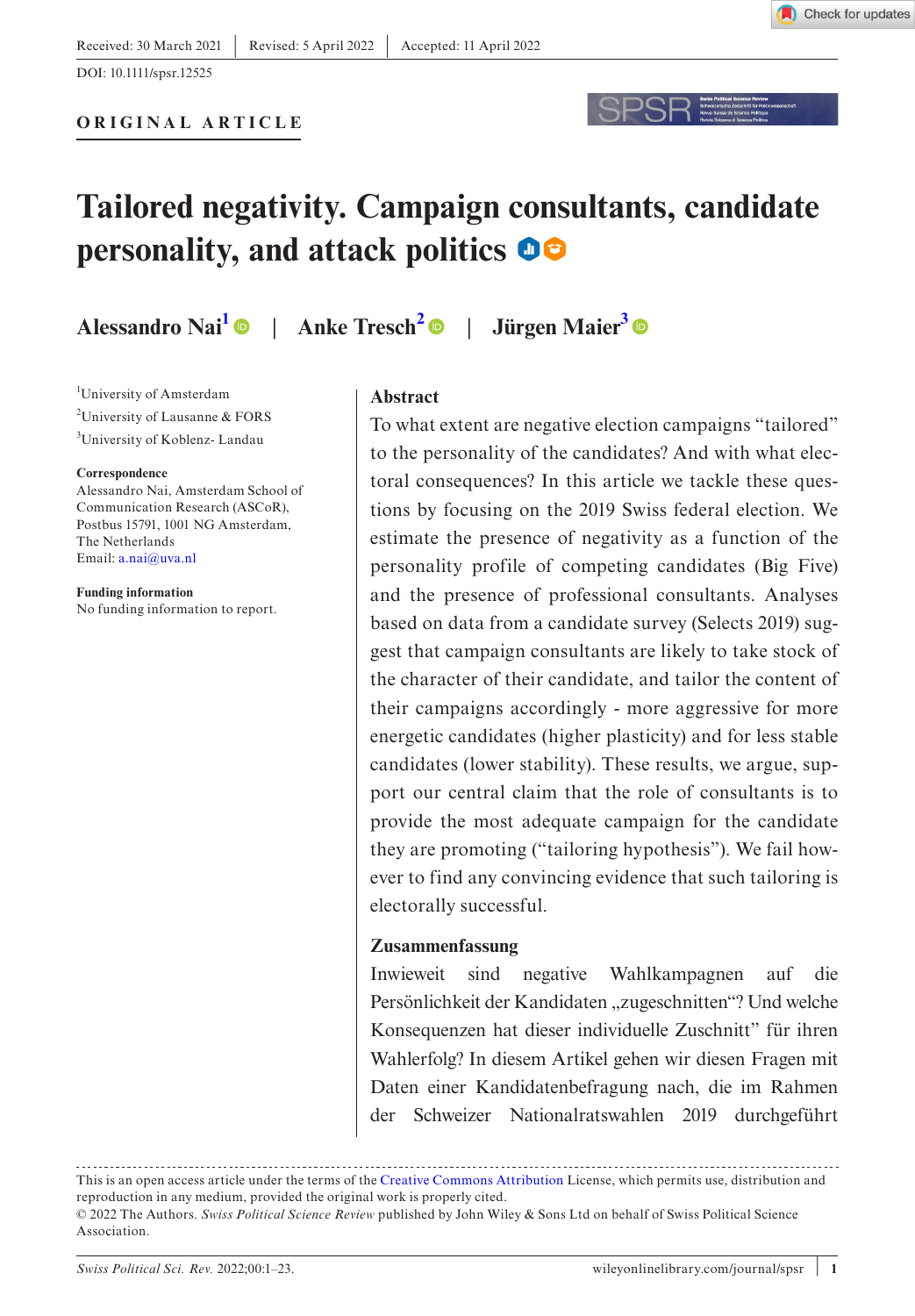wurde (Selects 2019). Wir modellieren das Vorhandensein negativer Wahlkampfkommunikation als Funktion des Persönlichkeitsprofils der konkurrierenden Kandidaten (Big Five) und der Präsenz von Wahlkampfberatern. Unsere Analysen deuten darauf hin, dass Wahlkampfberater den Charakter ihrer Kandidaten einschätzen und den Inhalt ihrer Kampagnen entsprechend anpassen: aggressiver für energischere Kandidaten (höhere Plastizität) und für weniger stabile Kandidaten (geringere Stabilität). Diese Ergebnisse stützen unsere zentrale Annahme, dass Berater die Persönlichkeit der Kandidaten heranziehen, um die am besten geeignete Kampagnenstrategie zu bestimmen ("Tailoring-Hypothese"). Wir finden jedoch keine Hinweise darauf, dass sich der individuelle Zuschnitt von Wahlkampagnen auf den Wahlerfolg niederschlägt.

### **Résumé**

Dans quelle mesure les campagnes électorales négatives sont-elles adaptées à la personnalité des candidat·e·s? Et avec quelles conséquences électorales? Dans cet article, nous abordons ces questions en nous concentrant sur les élections fédérales suisses de 2019. Nous analysons la présence de négativité en fonction du profil de personnalité des candidat·e·s en lice (Big Five) et de la présence de consultant·e·s professionnel·le·s. Les analyses basées sur les données de l'enquête sur les candidat·e·s (Selects 2019) suggèrent que les consultantes de campagne sont susceptibles de tenir compte de la personnalité de leur candidat·e et d'adapter le contenu de leurs campagnes en conséquence – débouchant sur des campagnes plus agressives pour les candidat·e·s plus énergiques et pour les candidat·e·s moins stables. Selon nous, ces résultats confirment notre postulat central selon lequel le rôle des consultant·e·s est de fournir la campagne la plus adéquate possible pour leur candidat·e (« hypothèse du tailoring »). Nous ne trouvons cependant aucune indication que cette stratégie influence le succès électoral des candidat·e·s.

#### **KEYWORDS**

Big Five, Campaign consultant, Electoral success, Negative campaigning, Personality, Switzerland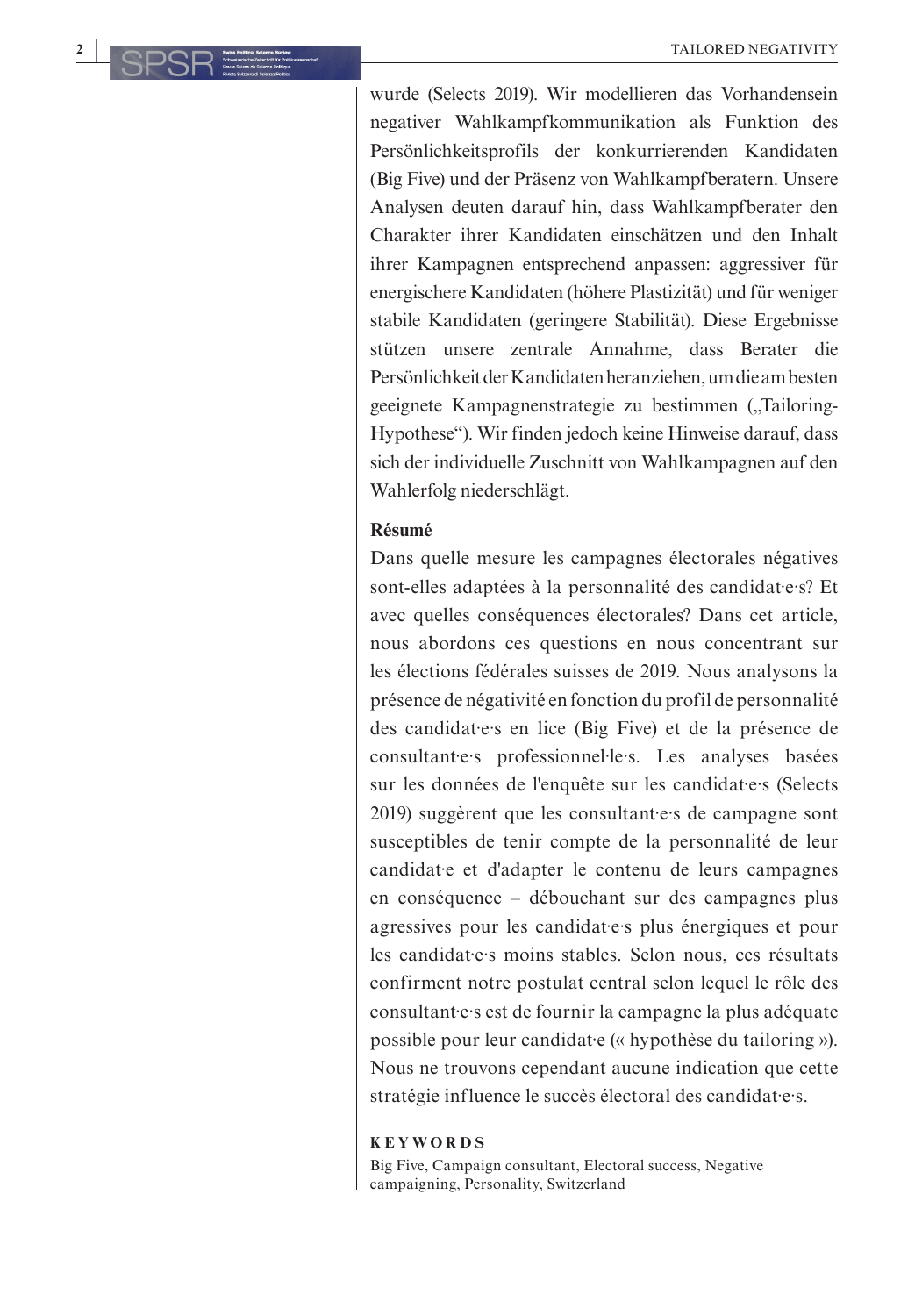Negative campaigning – i.e., "any criticism leveled by one candidate against another during a campaign" (Geer, [2006](#page-19-0): 23) – is undoubtedly a key element of modern elections, and one that is likely to matter beyond the simple electoral results. Some argue that negative campaigning has detrimental effects for the political system, for instance, causes the electorate's demobilization and alienation (e.g., Ansolabehere & Iyengar, [1995\)](#page-19-1) or fuels political cynicism (e.g., Capella & Jamieson, [1997](#page-19-2)). Others have a more optimistic view and show that negative messages can carry useful information for voters (e.g., Finkel & Geer, [1998](#page-19-3)), stimulate arousal, interest, and participation (e.g., Geer, [2006;](#page-19-0) Soroka & McAdams, [2015](#page-21-0)), and even increase issue knowledge (e.g., Brians & Wattenberg, [1996\)](#page-19-4). Because of the likely systemic effects of campaign negativity, it is thus unsurprising that research investigating its drivers has considerably expanded in

recent times. Why, and under which conditions, are competing candidates more likely to "go negative" on their opponents? Research has identified some correlates of the use of negative campaigning, for instance, that challengers (e.g., Benoit, [2007](#page-19-5)), candidates trailing in the polls (e.g., Skaperdas & Grofman, [1995\)](#page-21-1), or candidates with a "darker" personality profile (Nai & Maier, [2020](#page-21-2)) are more likely to attack.

Some scholars attribute the increasing popularity of attack politics to the growing professionalization of election campaigns (e.g., Scammell, [1998](#page-21-3)). One component of professionalized campaigns is the employment of paid external advisors (e.g., Gibson & Römmele, [2009](#page-19-6); Tenscher et al., [2016\)](#page-21-4). Conventional wisdom suggests that campaign consultants tend to advise candidates to attack their opponents, driven by the conviction that negativity "works" (e.g., Herrnson et al., [2019;](#page-20-0) Lau & Pomper, [2004\)](#page-20-1). Indeed, campaign consultants acknowledge that rules like "go negative early, often, and right through election day, if necessary" or "if attacked, hit back even harder" are central guidelines of their campaign playbooks (Kamper, [1997](#page-20-2): 46) in order to achieve what they are paid for: winning elections. Some evidence indeed shows that professional campaign consultants tend to privilege negative campaigning techniques (Francia & Herrnson, [2007;](#page-19-7) Grossman, [2012;](#page-20-3) Swint, [1998\)](#page-21-5). Yet, the mechanisms supporting a greater use of campaign negativity for more "professionalized" candidates are still poorly understood. In this article, we argue that the encouragement to go negative, for campaign consultants, depends directly on the *personality profile* of the candidate. Taking stock of three different strands of literature - on campaign professionalization, campaign negativity, and the personality profile of political candidates - we argue that consultants "tailor" the tone of their candidates' campaigns based on whether or not a candidate has a personality profile that is already conducive to greater (lower) negativity. We will also argue that this "tailoring" is likely to be successful, in driving a stronger electoral performance.

We test this overarching expectation for Switzerland – a country with limited use of negative campaigning (Bol & Bohl, [2015;](#page-19-8) Stückelberger, [2021\)](#page-21-6), weak party organizations, and low campaign professionalization (Engeli & Tonka, [2010\)](#page-19-9), especially as compared to the United States. Nonetheless, the Swiss electoral system incentivizes candidates to wage personalized campaigns in order to attract preference votes (e.g., Selb & Lutz, [2015\)](#page-21-7), and some candidates spend large amounts of money for their own campaign (Tresch et al., [2020](#page-21-8)). By concentrating on the level of individual candidates, rather than parties, as previous studies did, we can expect to find much more variation in terms of campaign professionalization and negative campaigning.

We test our tailoring hypothesis, and its electoral consequences, with data from a candidate survey conducted after the 2019 Swiss national elections. We proceed in three steps. Given that little is known about the use of campaign consultants outside the US, we first concentrate on the question which candidates reach out to external advisors for their campaigns, then introduce our idea that consultants tailor the decision to go negative to the personality of the candidates, and finally reflect about the electoral ramifications of these decisions. Our results provide some preliminary support for the idea that a tailoring effect is in place - for instance,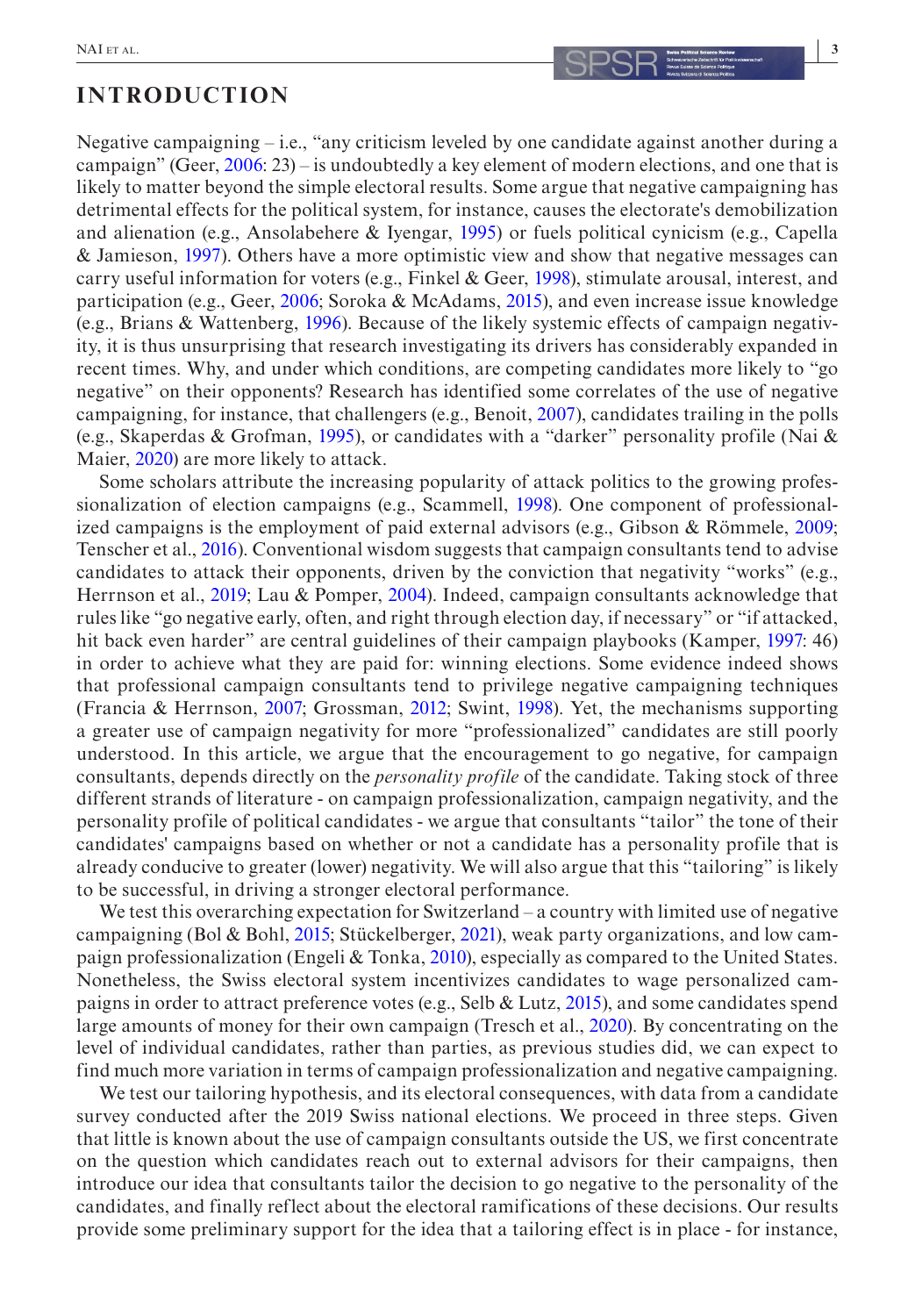candidates with a more energetic profile (extraversion, openness) are more likely to go negative on their rivals if they have hired a campaign consultant - even if the electoral consequences of such tailoring are more complex.

## **CANDIDATE PROFILE, CAMPAIGN CONSULTANTS, CAMPAIGN STYLE , AND ELECTORAL SUCCESS**

### **The role of campaign consultants in election campaigns**

There is a wide consensus in the scholarly literature that election campaigns are becoming more professionalized (Farrell, [1996\)](#page-19-10). One indicator of professional campaigns is the employment of (paid) consultants (e.g., Tenscher et al., [2016\)](#page-21-4). The use of consultants has particularly increased in the "Digital Age", or the so-called third stage (Farrell & Webb, [2000\)](#page-19-11) or postmodern phase (Norris, [2000\)](#page-21-9) of election campaigning, which is characterized by the growing importance of the Internet and social media. To fully exploit the potential of these new technologies for the communication with and targeting of specific voter groups, campaign organizations are increasingly dependent on in-house campaign professionals and external consultants and agencies (Farrell & Webb, [2000:](#page-19-11) 106).

In the US, professional consultants and agencies have indeed become central players in contemporary campaigns. Hiring professional consultants is not only the norm for candidates running for national and statewide office, but has also become common in state legislative elections (Abbe & Herrnson, [2003\)](#page-18-0). Although the use of campaign professionals has become so widespread in US elections, some candidates rely more on them than others. As Johnson [\(2002](#page-20-4): 17) observes, "the decision to use professional consulting services often boils down to the hard reality of campaign finances". But professionalization is not just a function of campaign spending. The competitiveness of the race as well as political experience also play a role: open-seat candidates assemble more professional campaign organizations, and incumbents hire consultants more often than their challengers (Abbe & Herrnson, [2003](#page-18-0); Herrnson, [1992\)](#page-20-5).

Until recently, there was no systematic research on the role and practices of political consultants outside the US (Plasser, [2009\)](#page-21-10). In Western European countries, with their "partycentered" style of campaigning (Plasser & Plasser, [2002\)](#page-21-11), campaigns had long been prepared, controlled, and run by the political parties. More recently, however, several scholars argued that concerning campaign consultants, campaigning in Europe is converging towards the American model (Farrell et al., [2001;](#page-19-12) Plasser, [2009](#page-21-10)) and that the growing prominence of new information and communication technologies has led to an increased involvement of campaign professionals also in Europe (Karlsen, [2010](#page-20-6)). However, most European research looks at parties, not candidates, and does not primarily focus on campaign consultants, but integrates the reliance on external advisors into general scales of campaign professionalization (e.g., Gibson & Römmele, [2009;](#page-19-6) Strömbäck, [2009\)](#page-21-12). However, a handful of recent studies using candidate surveys indicate a rather low presence of political consultants in the personal campaign of national parliamentary candidates, ranging from an average of 15% in a recent comparative study (Karlsen et al., [2020](#page-20-7): 86–87, see also Sampugnaro & Montemagno, [2021](#page-21-13)) to 2.6% in a Portuguese study (Lisi, [2013:](#page-20-8) 268).

Although we have increasing knowledge about the extent to which consultants get hired in different elections in the US and in European countries, and which types of candidate rely on external advisors, we do not know much about the consequences of having a consultant - both in terms of campaigning choices and electoral results. Candidates hire consultants because they believe that they can help them win an election. In the next subsections, we discuss our general rationale for the role of campaign consultants in driving campaigning choices and electoral results, based on the general idea that consultants operate by taking into account the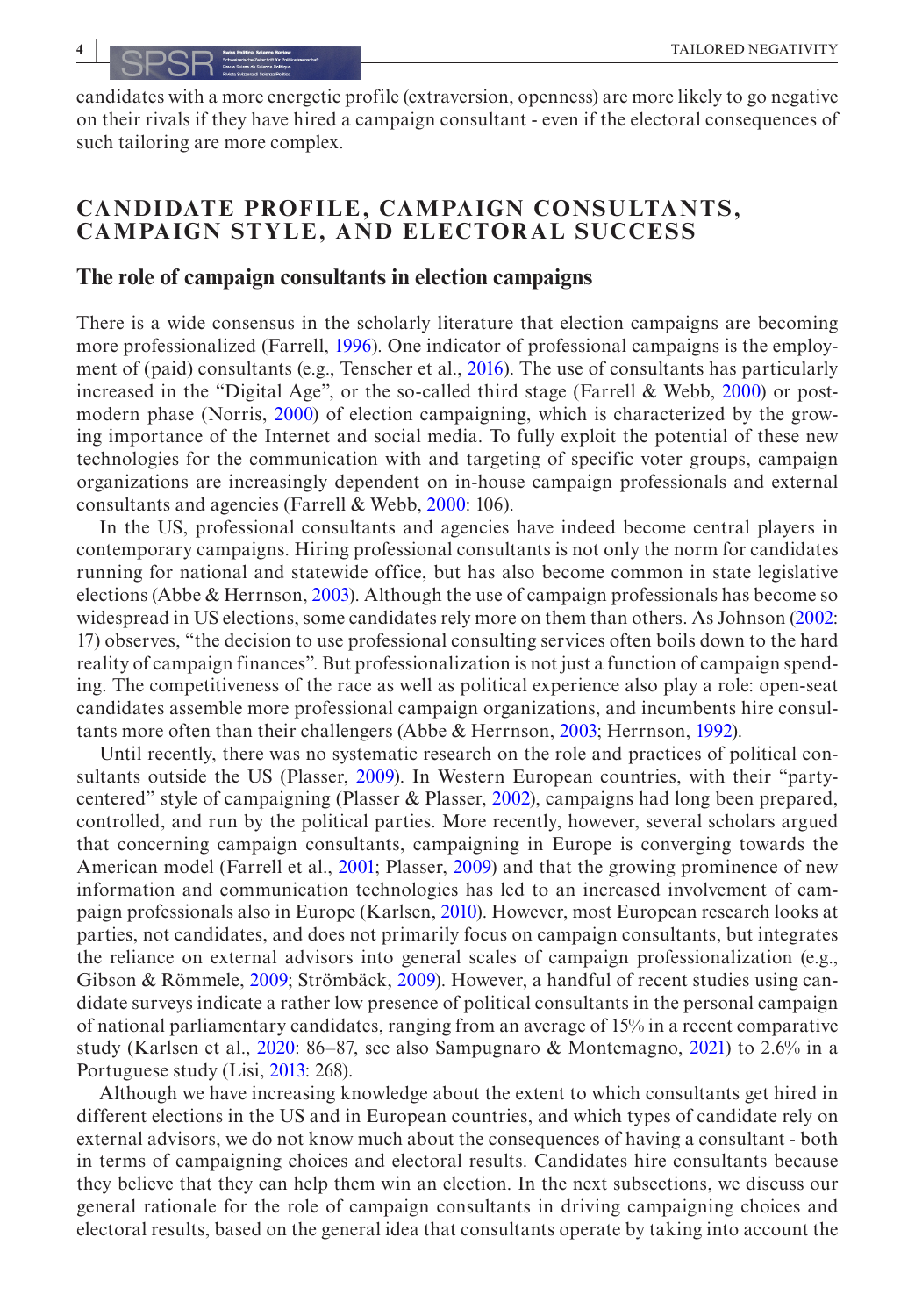personal profile and character of the candidate they are promoting - they "tailor" their strategies on the personality traits of their candidate.

### **Candidate personality and the tailoring hypothesis**

Evidence exists that at least some professional campaign consultants tend to privilege negative campaigning techniques (Francia & Herrnson, [2007](#page-19-7); Grossman, [2012](#page-20-3); Swint, [1998\)](#page-21-5) - which is one of the reasons invoked by John Geer [\(2012\)](#page-19-13) to explain the increase in campaign negativity in the US. Looking at elections for the US House of Representatives, Nyhan & Montgomery [\(2015\)](#page-21-14) show indeed that unrelated candidates who rely on the same consulting companies tend to campaign in a similar way, suggesting a fundamental role of consultants and spin doctors in deciding the (negative) tone of the campaign.

But the role of professional consultants in campaigns is not well understood; we know little about how campaign strategies are developed in the first place (Medvic, [2006](#page-20-9)). We argue here that campaign consultants do not advocate negative campaigns across the board, but rather tailor the tone of the campaign depending on the profile of their candidate. Negative campaigns are a risky business, and evidence exists that candidates are not all equal before the risk of backlash - for instance, incumbents are more likely to be electorally punished when going negative on their rivals (Lau & Pomper, [2004\)](#page-20-1). Good campaign consultants should account for the differential risks and benefits of attack strategies for their own candidate, which leads us to expect significant interaction effects between the candidate profile and whether or not they rely on campaign consultants on their decision to go negative. Even if candidates should not be expected to only rely on their consultants' advice when deciding their campaigning strategy, it is unlikely that such advice is totally inconsequential.

Some evidence exists that professional consultants adjust campaign content based on the strengths and weaknesses of their candidate's profile. According to Medvic [\(2006\)](#page-20-9), consultants tend to promote messages that "resonate with voters. These messages must be credible in terms of a candidate's overall profile. That profile […] will be a combination of the candidate's biography and achievements as well as his/her policy agenda and issue positions" (Medvic, [2006](#page-20-9): 21). For instance, Dittmar ([2015\)](#page-19-14) shows that consultants who see voters as having gendered expectations are most likely to take gender into account in shaping campaign themes and tactics; consultants who reported that voters see female candidates as ethical and male candidates as more prone to corruption were also likely to recommend that female candidates stress honesty in campaigns. Candidates, in other terms, can be expected to be encouraged by professional campaign consultants to emphasize their assets and de-emphasize their liabilities, in what amounts to the "selective projection" of a campaign image (Manheim, [1975:](#page-20-10) 94).

Expanding on this research, we propose that professional consultants "tailor" the content of their campaigns based on the specific *personality traits* of their candidate. In line with widespread research in political science literature, both at the voters' level (Gerber et al., [2011](#page-19-15)) and in political elites (Joly et al., [2019](#page-20-11); Nai, [2019](#page-21-15); Nai & Maier [2020\)](#page-21-2), we focus here on the *Big Five* inventory (BFI; McCrae & John, [1992](#page-20-12)). The BFI identifies main traits: *extraversion* (sociability, energy, impulsivity), *agreeableness* (likeability, friendliness, congeniality), *conscientiousness* (dependability, steadiness, proclivity for precision and meticulousness), *neuroticism* (anxiety, edginess, emotional instability), and *openness* (curiosity, proclivity to engage in new activities and make discoveries).

Consistent evidence suggests that a higher-order and simplified structure exist beyond the Big Five, based on deep underlying personality dimensions (or "meta-traits"). A widely used classification identifies *two* meta-traits, the so-called "Huge Two" (Silvia et al., [2008](#page-21-16), [2009\)](#page-21-17): stability and plasticity. On the one hand, *stability* indicates a general tendency "to maintain stability and avoid disruption in emotional, social, and motivational domains" (DeYoung, [2006](#page-19-16):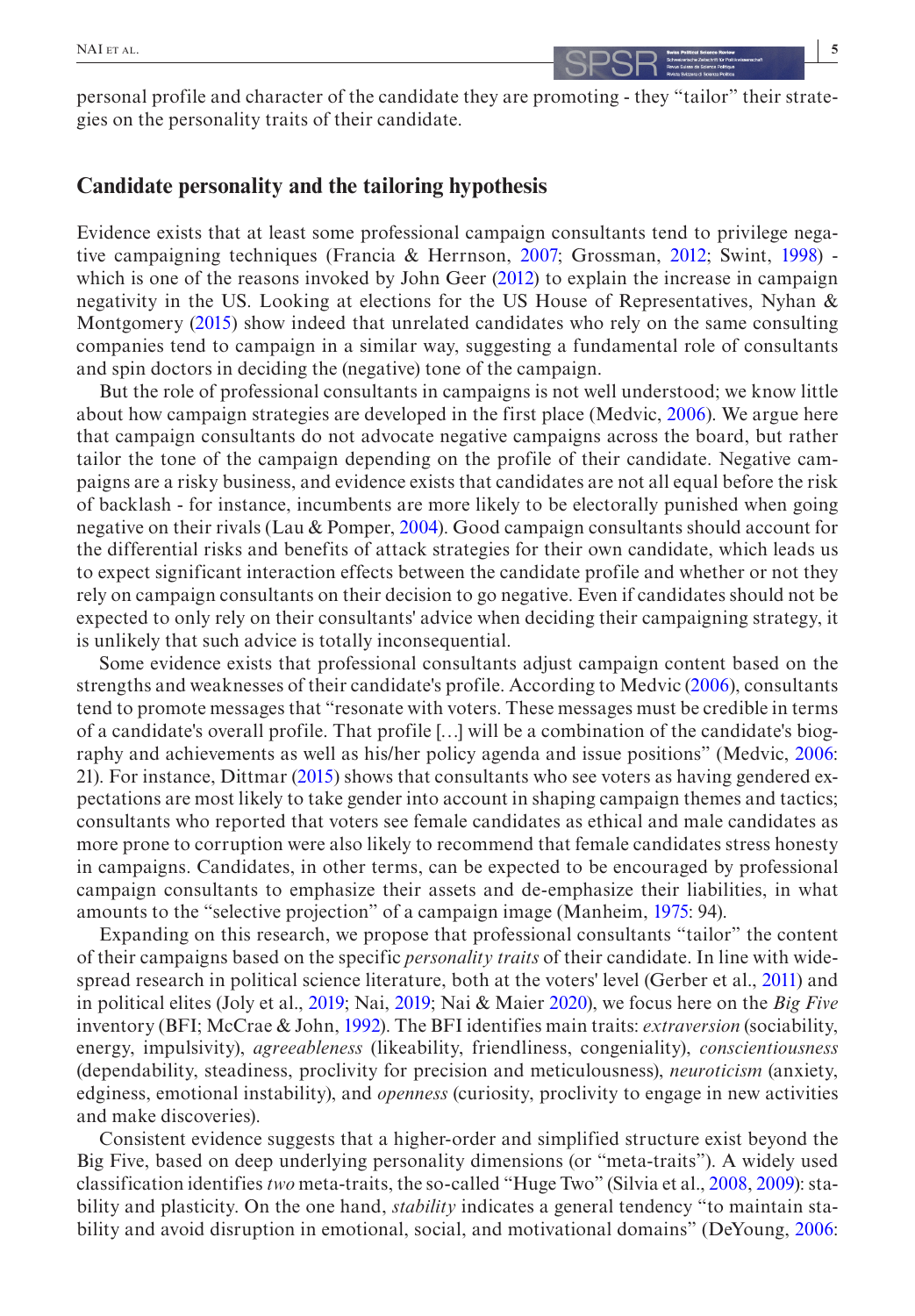1138), and reflects high scores on agreeableness and conscientiousness, and low scores on neuroticism. On the other hand, *plasticity* indicates the tendency "to explore and engage flexibly with novelty, in both behavior and cognition" (DeYoung, [2006](#page-19-16): 1138), and reflects high scores on extraversion and openness. These meta-traits have been identified both in the public at large (e.g., Digman, [1997;](#page-19-17) DeYoung, [2006](#page-19-16)) and in political elites (e.g., Caprara et al., [2007](#page-19-18)). Because the "Huge Two" represent a simplified and integrated inventory of personality, it is for these two traits that we develop specific expectations – and expect a tailoring effect driven by the presence of campaign consultants.

Turning first to the direct effect of candidates' personality profiles, we expect high scores on stability (high agreeableness and conscientiousness, low neuroticism) to be associated with lower negativity, and higher scores on plasticity (high extraversion and openness) to be associated with higher negativity. These expectations stem directly from what we could expect in terms of the direct effect of the separate traits.

*Agreeableness* is generally associated with social activities, communal social interactions, and conflict avoidance (Jensen-Campbell et al., [2003\)](#page-20-13), and is therefore likely to inhibit negative campaigning. Indeed, the few recent studies investigating the relationship between candidates' personalities and their campaign negativity show strong and consistent evidence that agreeableness decreases the likelihood for candidates to be verbally aggressive (de Vries et al., [2013\)](#page-19-19) and to go negative on their rivals (Maier & Nai, [2021\)](#page-20-14). Similarly, Nai & Maier [\(2020](#page-21-2)) demonstrate that candidates for the US senate scoring high on darker personality traits (and especially on psychopathy), usually an inverse function of agreeableness (Stead & Fekken, [2014](#page-21-18)), are significantly more likely to attack their opponents on social media. *Conscientiousness* is associated with professional success, achievement orientation, dependability, and a marked proclivity for organization and planning (Judge et al., [1999\)](#page-20-15). Importantly, conscientious individuals tend to show restraint and self-control in social interactions, which should act as a brake for harsher - and riskier - campaign strategies, but the empirical evidence for such a relationship is weak, at best (Maier & Nai, [2021\)](#page-20-14). Similarly, so far no effects have been found for *neuroticism*, in spite of rather strong theoretical arguments in favor of more campaign negativity for more neurotic candidates, given that neurotic individuals report higher scores of impulsiveness and premeditated aggressiveness (Stanfort et al., [2003\)](#page-21-19).

*Extraversion* is associated with sociability and energy, but also with boldness, social dominance, and disinhibition (e.g., Newman, [1987](#page-21-20)) - all facets that can be logically expected to be associated with more muscular campaigns. In political leaders, extraversion has been associated with charismatic leadership (Bono & Judge, [2004\)](#page-19-20), and boldness and lack of inhibition could prevent highly extroverted candidates from identifying or caring about the potential risks associated with political attacks. However, empirical findings are so far rather mixed (Maier & Nai, [2021](#page-20-14)). Similarly, it is difficult to see a theoretical rationale linking openness and campaign negativity in a straightforward way.

Although the few available works on the relationship between candidates' personality traits and their attack behavior show rather limited effects of the separate traits, with the exception of agreeableness, a recent comparative study using candidate survey data finds clear effects of the two meta-traits: while stability (the average score of agreeableness, conscientiousness and inversed neuroticism) is significantly and rather strongly associated with lower campaign negativity, plasticity (the average score of extraversion and openness) is significantly related with higher negativity (Nai et al., [2022\)](#page-21-21).

In this article, we advance the novel hypothesis that political consultants "tailor" the content of the candidates' campaigns to the personality profile of the candidates themselves, in line with evidence that consultants tend to promote messages that are "in character" with the candidates they are promoting (e.g., Dittmar, [2015](#page-19-14); Manheim, [1975](#page-20-10); Medvic, [2006\)](#page-20-9). Campaign consultants can, by creed and professional orientation, be expected to have a good understanding of the profile of the candidates they are promoting. This includes, we argue, their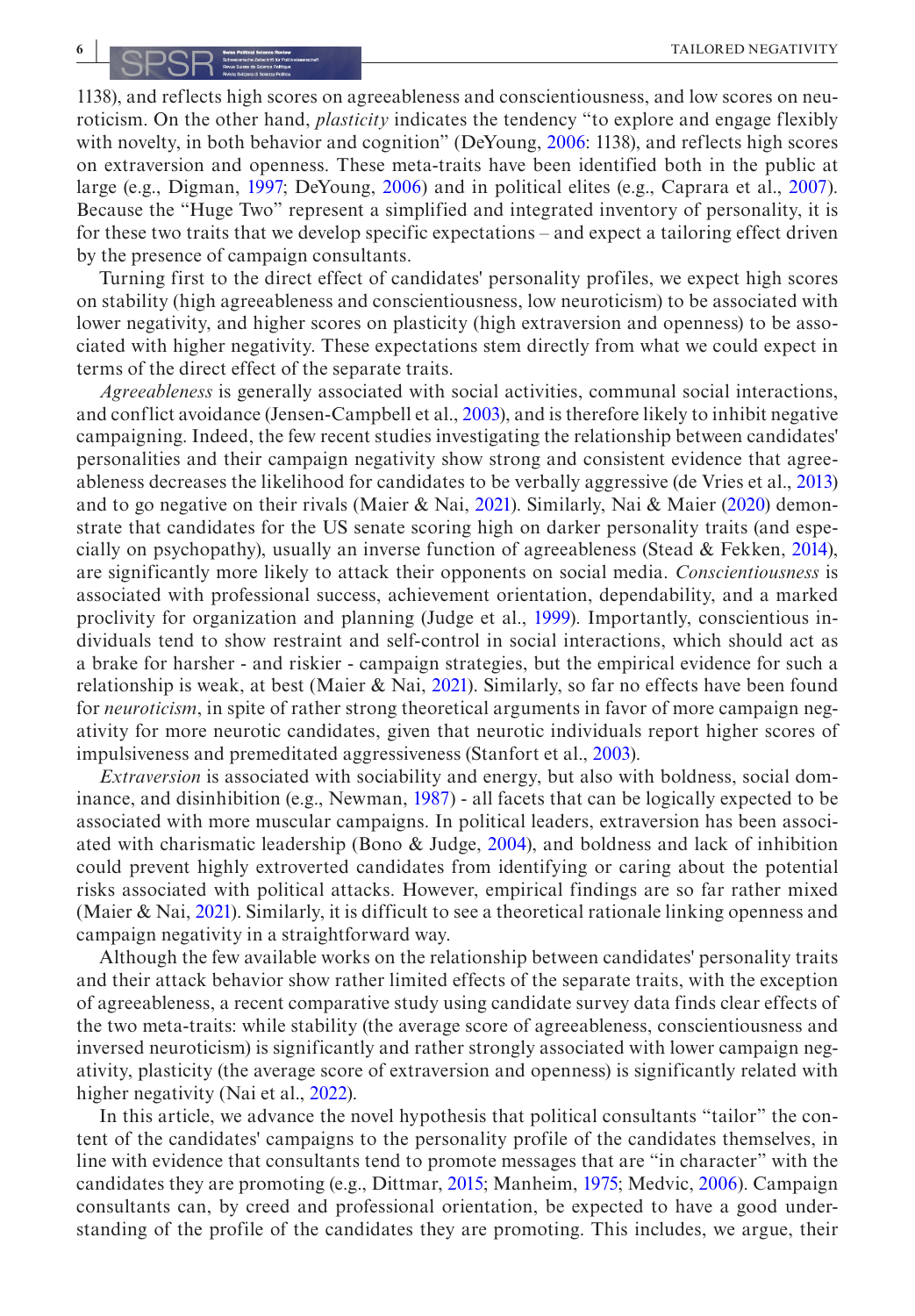*personality* profile. Consistent evidence suggests that external observers can quite effectively grasp the personality profile of those they observe (e.g., Colbert et al., [2012;](#page-19-21) McCrae & Costa, [1987\)](#page-20-16), and this of course should be particularly the case for those paid to do so.

As discussed, more negative campaigns are in character for candidates higher in plasticity and lower in stability. We thus simply expect a stronger effect of these two traits on the use of campaign negativity - respectively, a stronger positive effect for plasticity and a stronger negative effect for stability - for candidates that reported hiring a campaign consultant ("tailoring hypothesis").

To be sure, only indirect evidence of this tailoring effect at play can be provided with selfreported data gathered from the candidates themselves (see below), especially because these data lack any insights into the strategic suggestions concretely put forward by the consultants acting in the background of candidates in our dataset. Yet, very much like the size of exoplanets can be estimated indirectly by looking at the drop in brightness of their orbiting star during their transit in front of it, we argue that the tailoring effect of consultants can be estimated indirectly - in our case, by looking at drops or spikes in campaign negativity for candidates with and without consultants. A strong case for tailoring can be made, in our opinion, if the simple presence of consultants were to be associated with stronger personality effects on campaign negativity.

To summarize, we advance the following hypotheses when it comes to the drivers of campaign negativity:

*H1a. Candidates scoring high on the stability meta-trait are less likely to go negative*.

*H1b. Candidates scoring high on the plasticity meta-trait are more likely to go negative*.

*H2. The presence of campaign consultants reinforces the direct effect of personality traits described in hypotheses H1a and H1b ("tailoring hypothesis")*.

## **Electoral results**

Is the tailoring of campaign tone operated by consultants based on the personality profile of their candidates electorally successful? Beyond assessing the presence of the tailoring in the first place, which is the cornerstone of this article, we also explore whether its presence yields better electoral results for the candidates involved in such a tailoring. From a theoretical standpoint, disentangling the electoral success of such a tailoring is rather complex, and involves discussing the expected direct effect of candidates' personality on their electoral success (e.g., Joly et al., [2019](#page-20-11); Nai, [2019;](#page-21-15) Scott & Medeiros, [2020\)](#page-21-22), the role of campaign negativity to shape electoral performances (e.g., Lau et al., [1999](#page-20-17), [2007;](#page-20-18) Lau & Pomper, [2004](#page-20-1); Lau & Rovner, [2009](#page-20-19)), and the contribution of campaign consultants in this respect. A rather consistent body of research shows that campaigns that can avail themselves of the aid of professional consultants tend to be more successful (e.g., Abbe et al., [2001;](#page-19-22) Medvic & Lenart, [1997](#page-20-20); Sabato, [1981;](#page-21-23) Thurber & Nelson, [2001](#page-21-24)) - even if the effectiveness of the relationship between the candidate and the consultant depends on circumstantial conditions (Martin & Peskowitz, [2015](#page-20-21)), and dynamics are more complex outside of the US case (Baines et al., [2001\)](#page-19-23). Furthermore, the specific contribution of campaign consultants on the interaction between candidate personality traits and campaign negativity is, in the specific case under investigation (and not knowing the direct effect of neither personality nor campaign negativity), complex to estimate a priori. This exercise is beyond the scope of this investigation. Instead, we simply explore whether the presence of campaign consultants (vs. their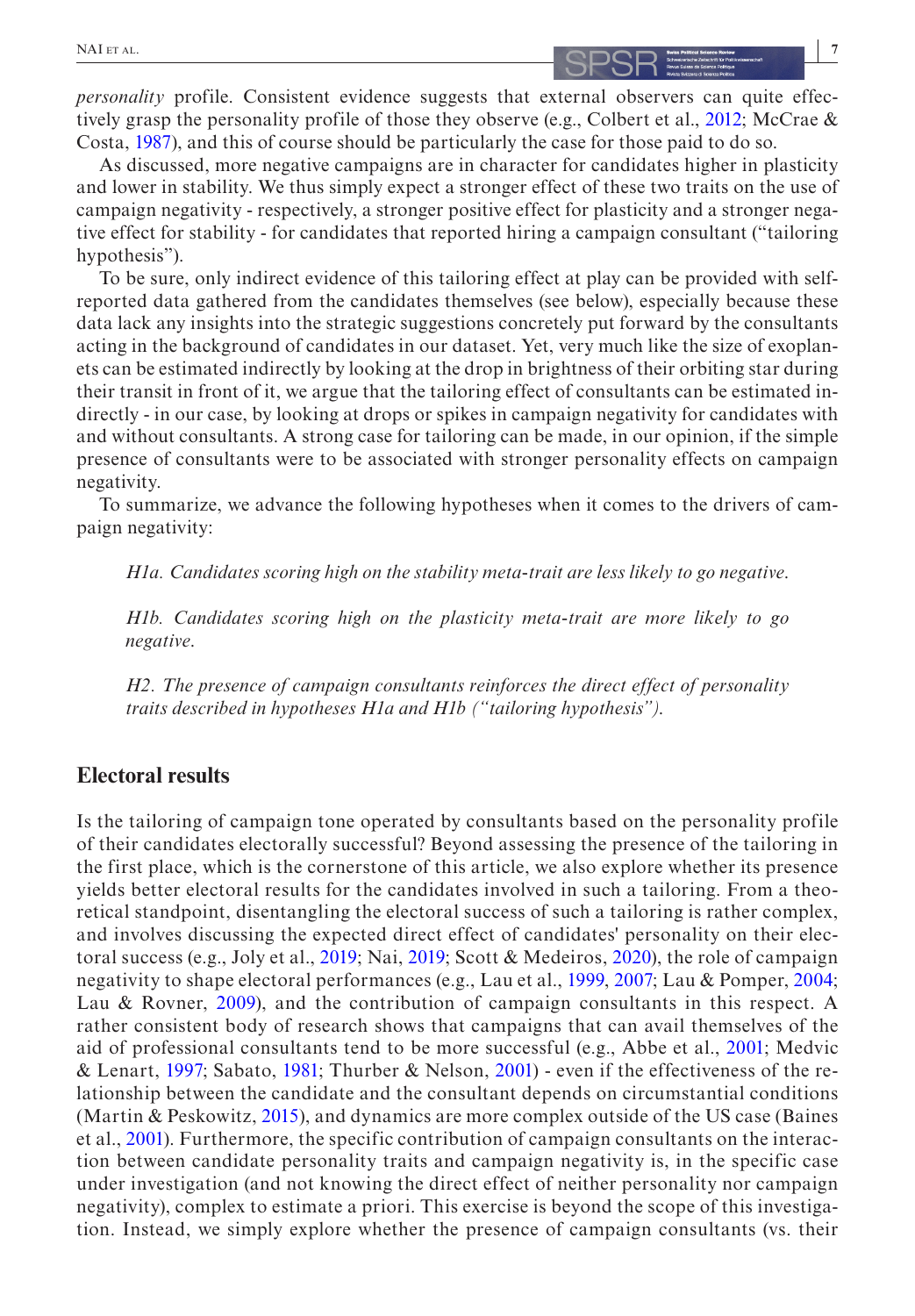absence) alters the joint effects of negativity and personality on electoral results. Intuitively, we might expect that consultants know what they are doing and are successful in doing it. If consultants decide to tailor the campaign on the profile of the candidates they are promoting, we argue, this is because they believe that this is an electorally successful strategy. This intuition is however insufficient to formulate a full hypothesis, and as such we will simply explore the nature of the interaction between personality, negativity and the presence of campaign consultants.

### **DATA AND METHODS**

### **Data**

We use data from a candidate survey that was part of the Comparative Candidate Survey (CCS) and conducted in the framework of the Swiss Election Study (Selects, [2020\)](#page-21-25) after the 2019 Swiss national election. The 2019 election saw a record number of candidates running for office: a total of 4,736 candidates competed for one of the 246 seats in the national parliament (+22.3% as compared to the previous election). By Swiss standards, the election was characterized by several major shifts. First, in an election dominated by voters' concerns about climate change, the two green parties – the Green Party and the Green Liberals – made significant gains and took 21% of the votes, while all four governing parties, but especially the national-conservative Swiss People's Party and the Social Democrats, suffered important electoral losses (losing 3.8% and 2% respectively). Second, the campaign was also marked by the Women's strike in June, which saw hundreds of thousands of women across Switzerland taking the streets to call for gender equality and the end of discriminations. At the elections in October, the share of female MPs went up from 32 to 42%, and women even accounted for a majority of newly elected MPs (53%) in the National Council. Third, and relatedly, the 2019 election saw the highest non-re-election rate in the past twenty years: 31 incumbents were not re-elected (among these only four women).

All candidates running for the National Council or the Council of States were invited to the 2019 Swiss Candidate Survey, regardless of their parties' previous representation in parliament or their chances to win a seat. 2,158 candidates participated in the online/paper survey, amounting to a response rate of 45.6%. Three quarters of the participating candidates belong to one of the four governing parties (SVP, FDP, CVP, SP) or the two green parties (GPS, GLP). One quarter belongs to other party lists from the entire ideological spectrum. Response rates are unequal across parties, but we do not believe this to be a major problem given that we will run multi-level models which mainly look at the within-party list differences of candidates' performances. In Switzerland, candidate competition is more relevant within parties than between parties (Selb & Lutz,  $2015$ ); what matters is whether candidates do better than their fellow candidates on the same list, while the electoral score of candidates from other lists is irrelevant. As candidates are nested within lists, and as we are mainly interested in how candidates perform compared to other candidates on the same list, we applied multilevel modelling with individual candidates nested into party lists. Because the dynamics of campaign negativity are likely to differ considerably according to the electoral system in place (Maier & Nai, [2022\)](#page-20-22), in this article we focus only on candidates that competed on party-lists for a seat in the lower house (National Council), for which the election was fought under a proportional rule. This excludes candidates running only for the upper house ( $N = 27$ ) or for both houses ( $N = 50$ ). However, robustness checks will include all candidates for the National Council, producing very similar results. Furthermore, additional robustness checks will also exclude candidates from six small cantons with only one seat, showing again virtually identical results.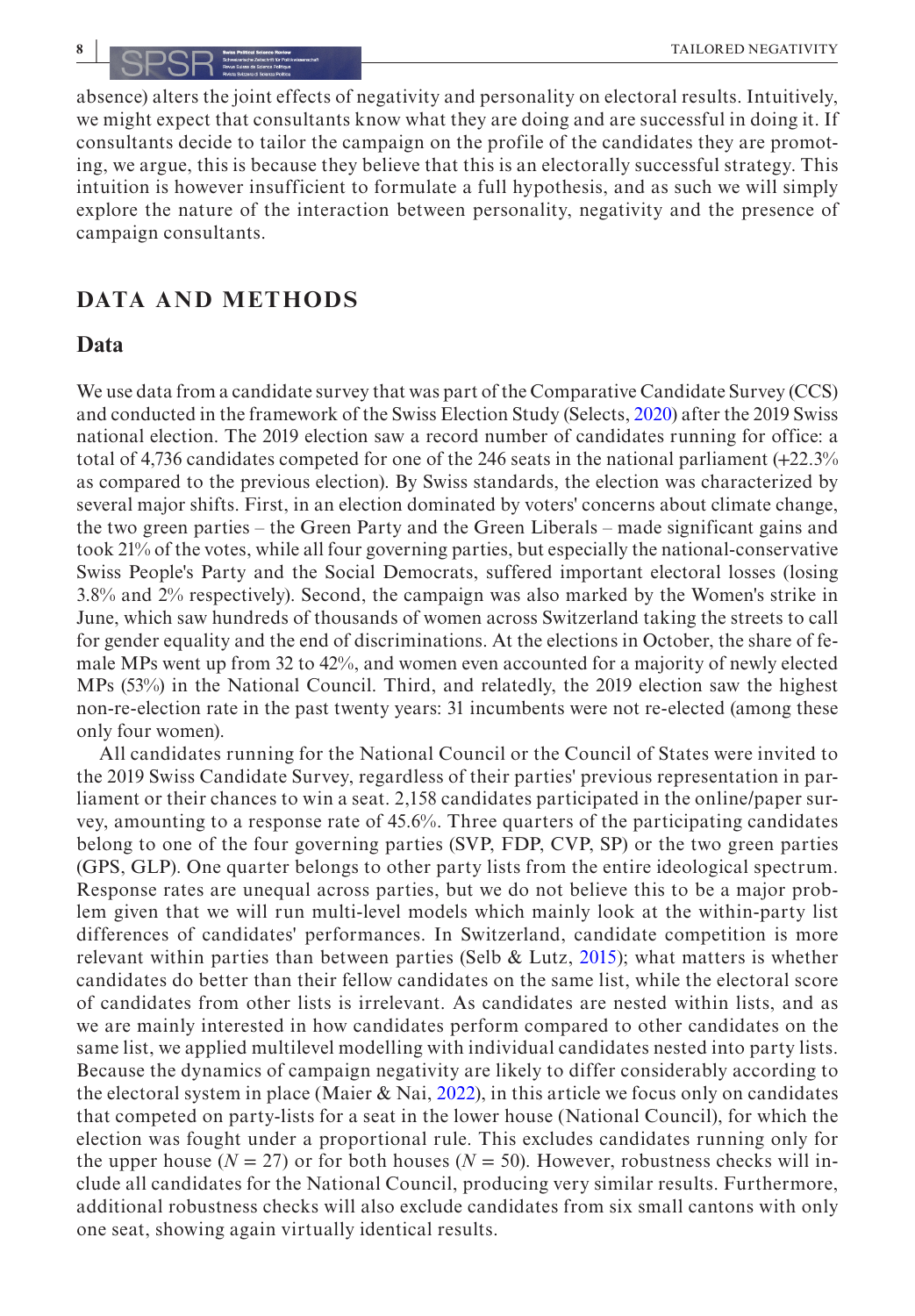## **Measures**

## **Personality**

The candidate questionnaire included a short scale for the self-rating of the Big Five person-ality traits (Rammstedt & John, [2007](#page-21-26)). Respondents were asked to evaluate to what extent a series of ten statements described their personality (e.g., "I see myself as someone who is outgoing, sociable," "… gets nervous easily," "… is reserved"; see question wording and translations in [Appendix C](#page-22-0)). The average score of pairs of statements yields scores for each of the five traits, all varying between 1 "Very low" and 5 "Very high." On average, candidates rated themselves as relatively high on conscientiousness ( $M = 4.12$ ,  $SD = 0.75$ ), agreeableness ( $M = 4.00$ ,  $SD = 0.66$ ), openness ( $M = 3.81$ ,  $SD = 0.89$ ), and extraversion ( $M = 3.74$ ,  $SD = 0.85$ ), and much lower on neuroticism ( $M = 2.32$ ,  $SD = 0.88$ ). Interestingly, the average profile of Swiss candidates somewhat contrasts with the profile of German candidates, who score much lower in agreeableness (Nai et al., [2022\)](#page-21-21), of Danish and Canadian candidates, who tend to exhibit higher scores on extraversion and openness (e.g., Nørgaard & Klemmensen, [2019;](#page-21-27) Schumacher & Zettler, [2019;](#page-21-28) Scott & Medeiros, [2020\)](#page-21-22), but is rather in line with the profile of Belgian elected officials (Joly et al., [2019\)](#page-20-11).

Short scales are imperfect instruments to measure all facets and nuances of human personality (Bakker & Lelkes, [2018\)](#page-19-24), but represent a reasonable and pragmatic instrument in omnibus questionnaires, to avoid overburdening respondents with lengthy inventories. Because the five traits tend to be associated in known patterns - for instance, agreeable candidates in our data score significantly lower on neuroticism,  $r(1970) = -0.29$ ,  $p < .001$  - and in line with existing research, the Big Five scores of candidates in our dataset have been simplified into scores on two meta-traits, stability and plasticity. The first one is simply the average score of agreeableness, conscientiousness, and reversed neuroticism (*M* = 3.93, *SD* = 0.54), whereas the second is the average score of extraversion and openness ( $M = 3.78$ ,  $SD = 0.65$ ). The two metatraits are positively associated, but not extremely strongly so,  $r(1992) = 0.21$ ,  $p < .001$ .

## Campaign consultant

Candidates were asked whether their campaign employed a "professional consultant" (yes/ no; [Appendix C\)](#page-22-0). Less than 8% of candidates answered positively to this question, suggesting that Swiss election campaigns tend to be still relatively amateurish when comparing with the US, but similar to what is known from other West European countries (Karlsen et al., [2020](#page-20-7); Lisi, [2013;](#page-20-8) Sampugnaro & Montemagno, [2021\)](#page-21-13). The presence of a campaign consultant will be a central feature of our empirical models, either directly or in conjunction with other factors (personality traits, and the tone of the candidates' campaigns). To ensure that it is the specific effect of having a campaign consultant that is captured in our analyses, and not the more general effect of campaign professionalization, we will control all models by the size of the team supporting the candidate campaign (see below).

### **Negativity**

The questionnaire included a four-item battery asking candidates about the tone of their campaign, and more specifically how strongly they criticized "particular items on the platform of other parties," "other parties' records during the term," "issues specific to the personal campaign of other candidates," and "personal characteristics and circumstances of other can-didates" (from 1 "not at all" to 5 "very much"; see [Appendix C\)](#page-22-0). A factor analysis (PCA)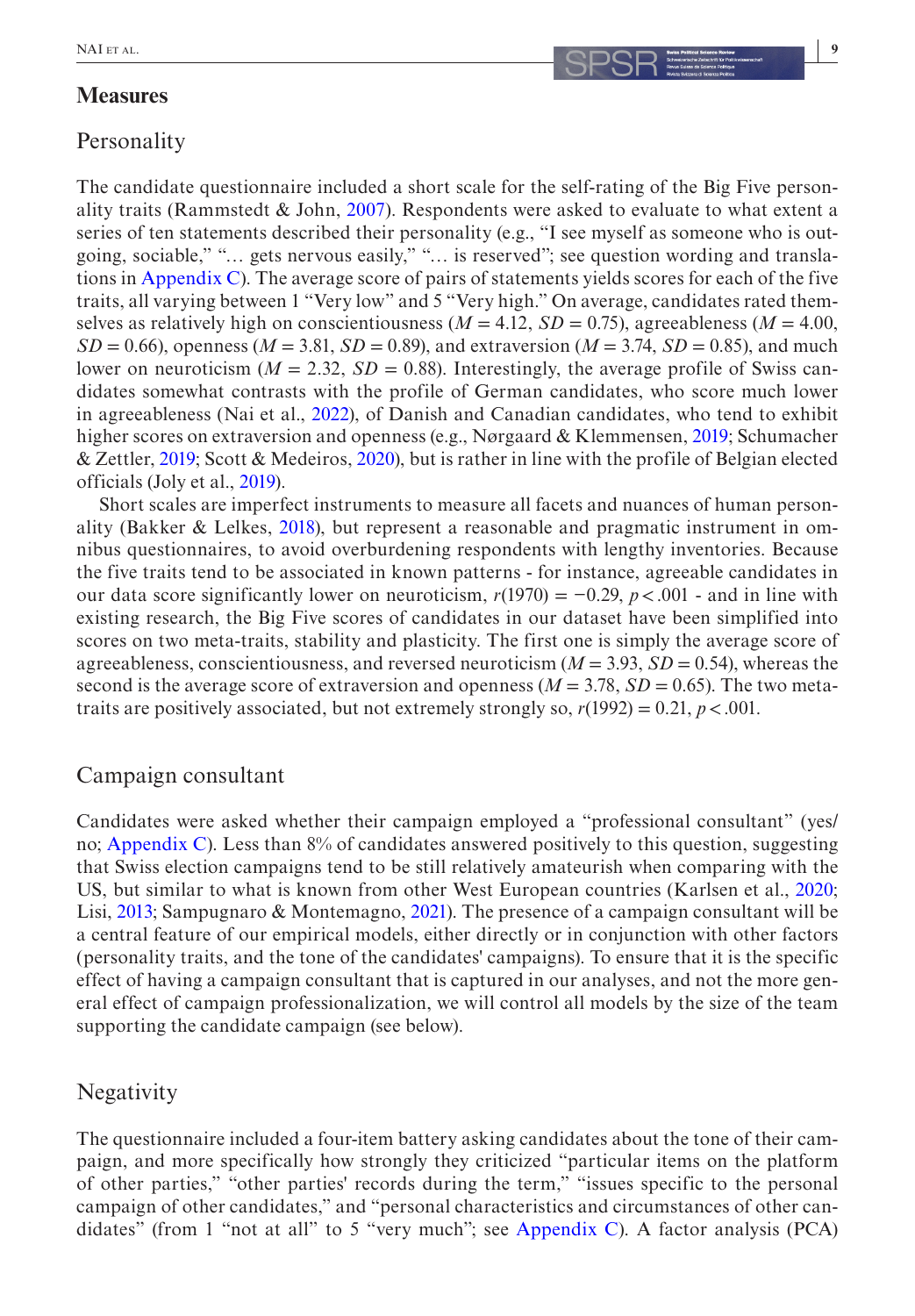indicates the presence of only one principal underlying dimension, and we thus created an additive index reflecting the general use of negative campaigning  $(a = 0.79)$ , also ranging from 1 to 5. On average, candidates reported a rather low level of negativity in their campaigns  $(M = 2.01, SD = 0.91)$ , rather in line with observational evidence about the level of negativity in Switzerland discussed elsewhere (e.g., Stückelberger, [2021](#page-21-6)).

## Electoral results

Given the rather complex nature of the Swiss open ballot PR system for National Council elections, it is not easy to identify standardized measures of candidate performance. In line with previous research (Lutz et al.,  $2018$ ; Selb & Lutz,  $2015$ ), we measure electoral success for any given candidate in terms of the number of preference votes they received. Swiss voters can simply cast a pre-printed party ballot, but they also have different options to express their preferences for and against specific candidates: first, they can change a party list by dropping one or several candidates from the list, and/or, second, by writing the name of one or several party candidates twice ("cumulation") or by adding candidates from other parties ("panachage"); third, they can fill an empty ballot with candidate names from one or several parties. The only condition is that the overall number of candidate names on the ballot does not exceed the number of seats in the voter's canton of residence. This means that in the largest canton, Zurich, voters can give up to 35 preferences votes, and in small cantons, such as Uri or Jura, they only have one or two preference votes. Seats are distributed in two steps: first, seats are allocated to parties according to the total number of votes for candidates of the party list; second, these party seats are distributed among the candidates in order of their number of votes. Thus, although on pre-printed ballots candidates are listed in an order determined by the parties (often alphabetically), ultimately candidates are ranked by voters, according to the number of the votes that they received.

To measure candidate performance, we consider the number of cumulative preference votes (that is, those coming from changed ballots of own-party voters), weighted by the number of changed ballots for the party list (see Lutz et al., [2018\)](#page-20-23).<sup>1</sup> This procedure yields a standardized variable that allows a comparison of the performance of each candidate with the success of their fellow candidates from the same list, as well as with candidates from different lists. A value of 1 on this indicator means that a candidate receives, on average, one (cumulative) preference vote per party list voter. In the dataset, the variable ranges between 0.10 and 1.85 ( $M = 0.62$ ,  $SD = 0.25$ ), and is positively correlated with a simple binary indicator measuring whether the candidate was ultimately elected or not,  $r(2069) = 0.29$ , *p*<.001.

### Covariates

Our models are rather conservative, and control for a large palette of determinants likely to influence the use of campaign consultants, campaign negativity, and electoral results. First, the political experience of candidates is measured via their incumbency status (i.e., whether they are already members of parliament at the time of the election), their membership to a governing party, and their previous experience in running campaigns (additive variable counting the number of participations in the previous four federal elections, ranging from 0 to 4). Second, ideology is measured via self-reported left–right position (11-point scale from 0 "left"

<span id="page-9-0"></span><sup>&</sup>lt;sup>1</sup>Data on the number of preference votes candidate, party list and canton comes from the "Panaschierstatistik" of the Federal Statistical Office (BFS, 2019).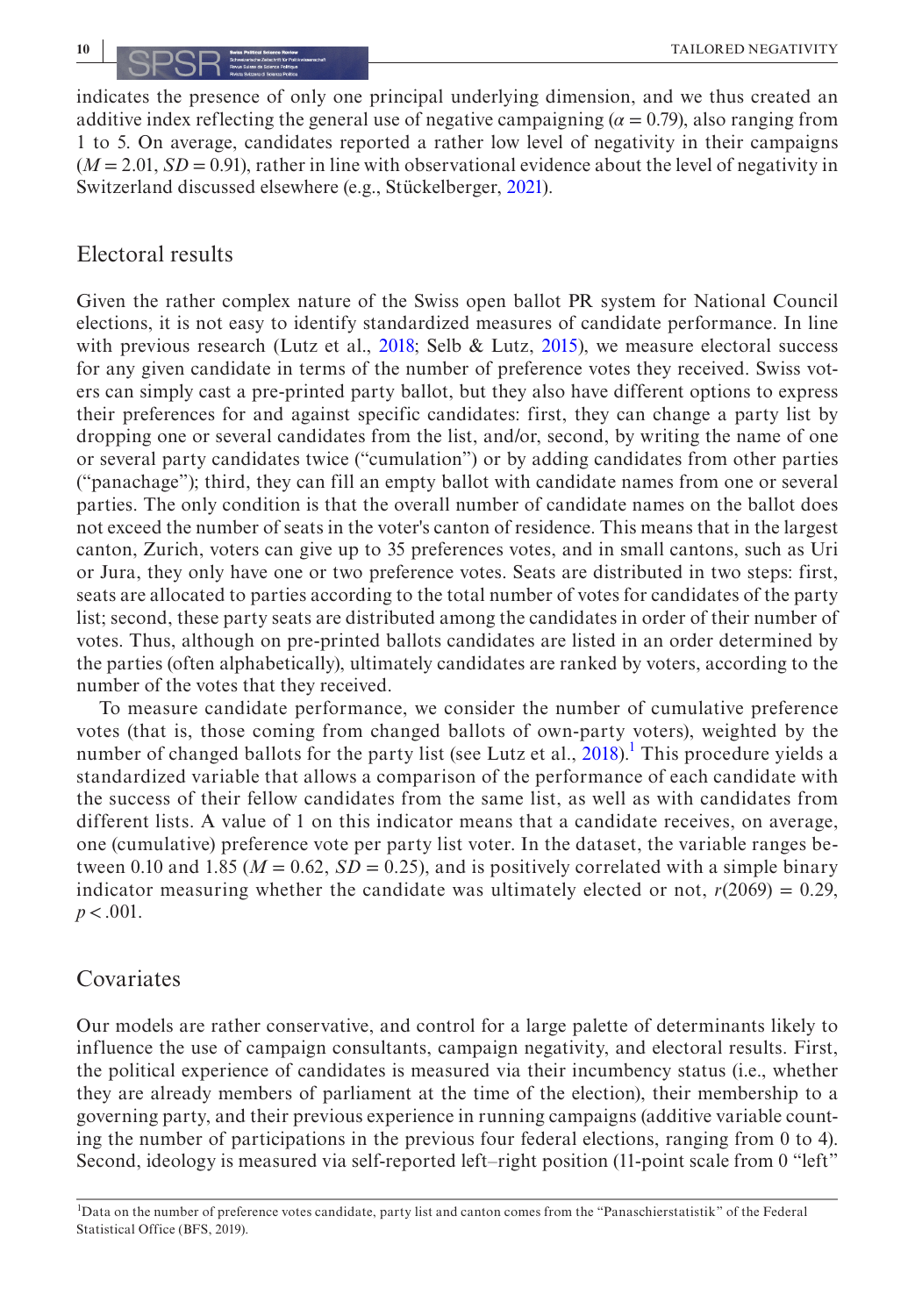# **NAI** ET AL. **11**

to 10 "right"), extremism (6-point scale from 0 "moderate" to 5 "extreme", obtained by folding the left–right variable on itself), and the candidates' ideological distance with their party (11-point scale from 0 "no difference" to 10 "maximal difference"). Third, we control for the size of candidates' campaign team (number of persons), their perceived closeness of the race (3 point scale from 0 "not close at all" to 2 "very close"), and the level of personalization of their campaign, that is, whether they indicated that they were running a campaign for the party or for themselves (11-point scale from 0 "attract as much attention as possible for me as a candidate" to 10 "attract as much attention as possible for my party"). Finally, we control for the candidates' demographic profile in terms of gender, age in years, and migration background (that is, whether the candidate had a Swiss citizenship when born; binary variable). Models that explain electoral results are also controlled by the position of candidates on the list (count variable, from 1 to n), which is an important confounder when it comes to electoral success in list-based proportional representation. Descriptive statistics for all variables are presented in Table A1 [\(Appendix](#page-22-0)).

## **RESULTS**

We present, sequentially, a series of models that explain (i) whether having a campaign consultant drives campaign negativity, both directly and in conjunction with the candidates' personality profile, and (ii) whether personality, the presence of a campaign consultant, and campaign negativity jointly drive the electoral fortunes of candidates. Even though we only dispose of observational data, which does not usually allow to disentangle causality effects, the logic of association of the most important variables is unlikely to be endogenous. For instance, we can safely exclude that the personality of candidates is driven by the tone of their campaign or their electoral results. All models are multilevel linear regressions with candidates nested into electoral lists (parties), with robust standard errors.

## **Campaign negativity**

We first estimated the use of negative campaigning (composite index) by competing candidates, as a function of their profile. Figure [1](#page-11-0) presents coefficient plots based on standardized variables to allow for the direct comparison of effect sizes (full results using the original unstandardized variables in Table A1, [Appendix A](#page-22-0)). The models show, first, the presence of some effects that are in line with the existing literature. Campaign negativity is more likely for ideologically extreme candidates (Nai, [2020](#page-21-29)) and for males (Herrnson & Lucas, [2006](#page-20-24); Kahn, [1993](#page-20-25)). Incumbency does not seem to play a significant role on the decision to go negative, contrarily to a well-known trend in the literature (Lau & Pomper, [2004](#page-20-1)). Importantly, the personality profile of candidates is associated with the tone of their campaigns. Campaign negativity is more likely among candidates that score lower in agreeableness, in line with results presented in Nai & Maier [\(2020](#page-21-2)) for the role of "dark" personality traits of US Senate candidates, and with trends in Germany and Finland that also rely on candidate survey data (Nai et al., [2022](#page-21-21)). Inversely, campaign negativity is significantly and substantially more likely for candidates high in extraversion, and somewhat more likely for candidates high in neuroticism. Importantly, strong and clear effects exist for the two underlying personality dimensions. In line with our expectations, campaign negativity is negatively associated with higher scores on the stability meta-trait (agreeableness, conscientiousness, and reversed neuroticism; H1a), and positively associated with higher scores on the plasticity meta-trait (extraversion and openness, H1b).

Results in Figure [1](#page-11-0) show that the presence of campaign consultants, all things considered, is not significantly (or substantively) related to a greater use of campaign negativity. The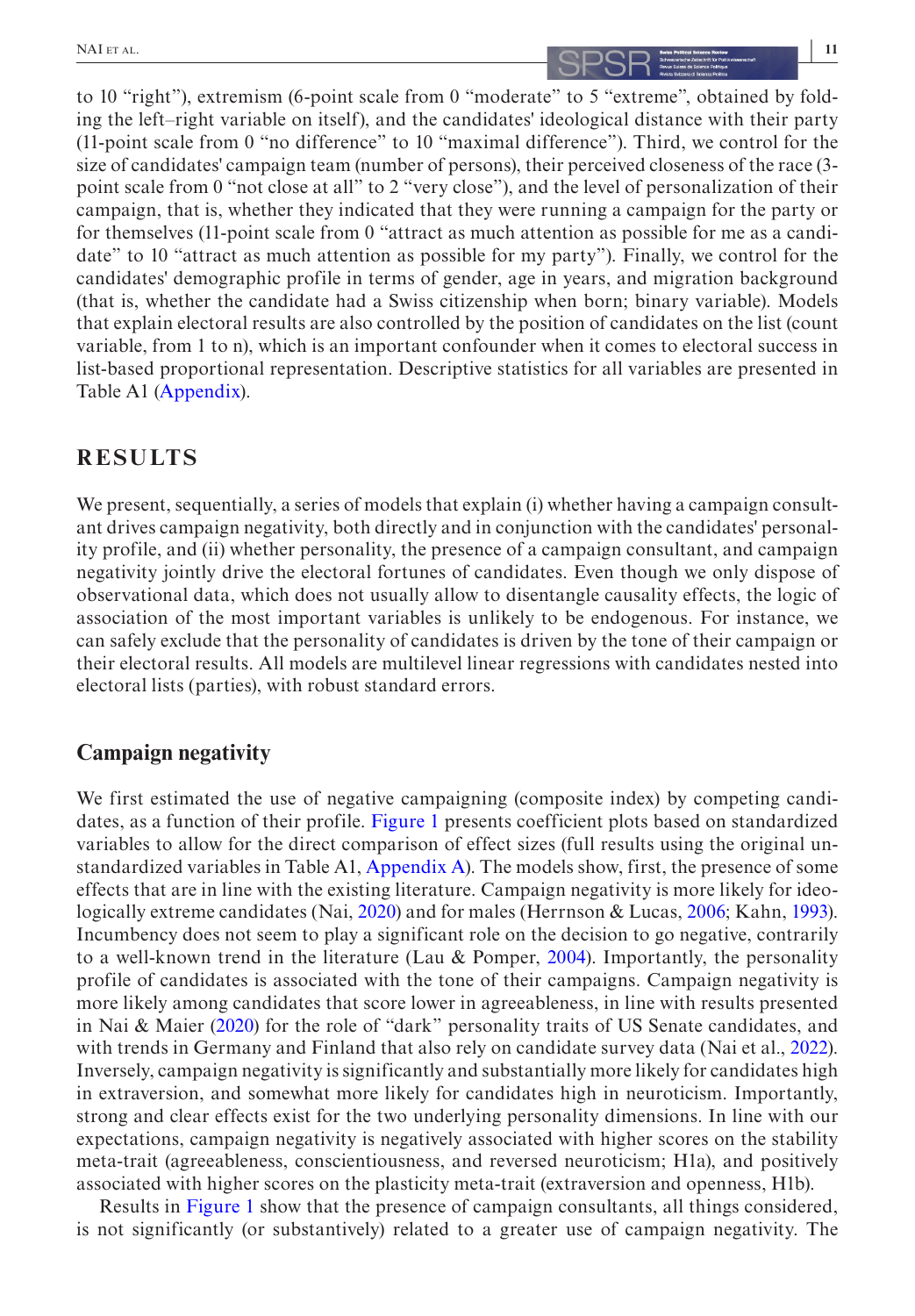

<span id="page-11-0"></span>**FIGURE 1** Negative campaigning, coefficients plot

Note: 95% confidence intervals, all variables standardized  $(M = 0, SD = 1)$ . Full results of models with original variables are in Table A1 [\(Appendix A\)](#page-22-0). Black circles refer to models run on the five separate personality traits. White circles refer to models run on the two-meta-traits of stability and plasticity.

potential importance of consultants in shaping campaign content appears however clearly when their presence is interacted with the specific personality of the candidate they are advising. In line with the "tailoring hypothesis" that is the cornerstone of this article (H2), the personality profile of candidates is particularly associated with their use of campaign negativity when a campaign consultant is present. Figure [2](#page-12-0) substantiates the direction and magnitude of these interaction effects, via predicted linear effects (all covariates fixed at their mean value; full results in Table  $A2<sup>2</sup>$  $A2<sup>2</sup>$  $A2<sup>2</sup>$  [Appendix A\)](#page-22-0).

<span id="page-11-1"></span><sup>2</sup>Note that the table only reports the coefficient of interaction effects, but the models included all covariates discussed above; furthermore, only one interaction effect is included in each model, to avoid outing an excessive strain on the estimations.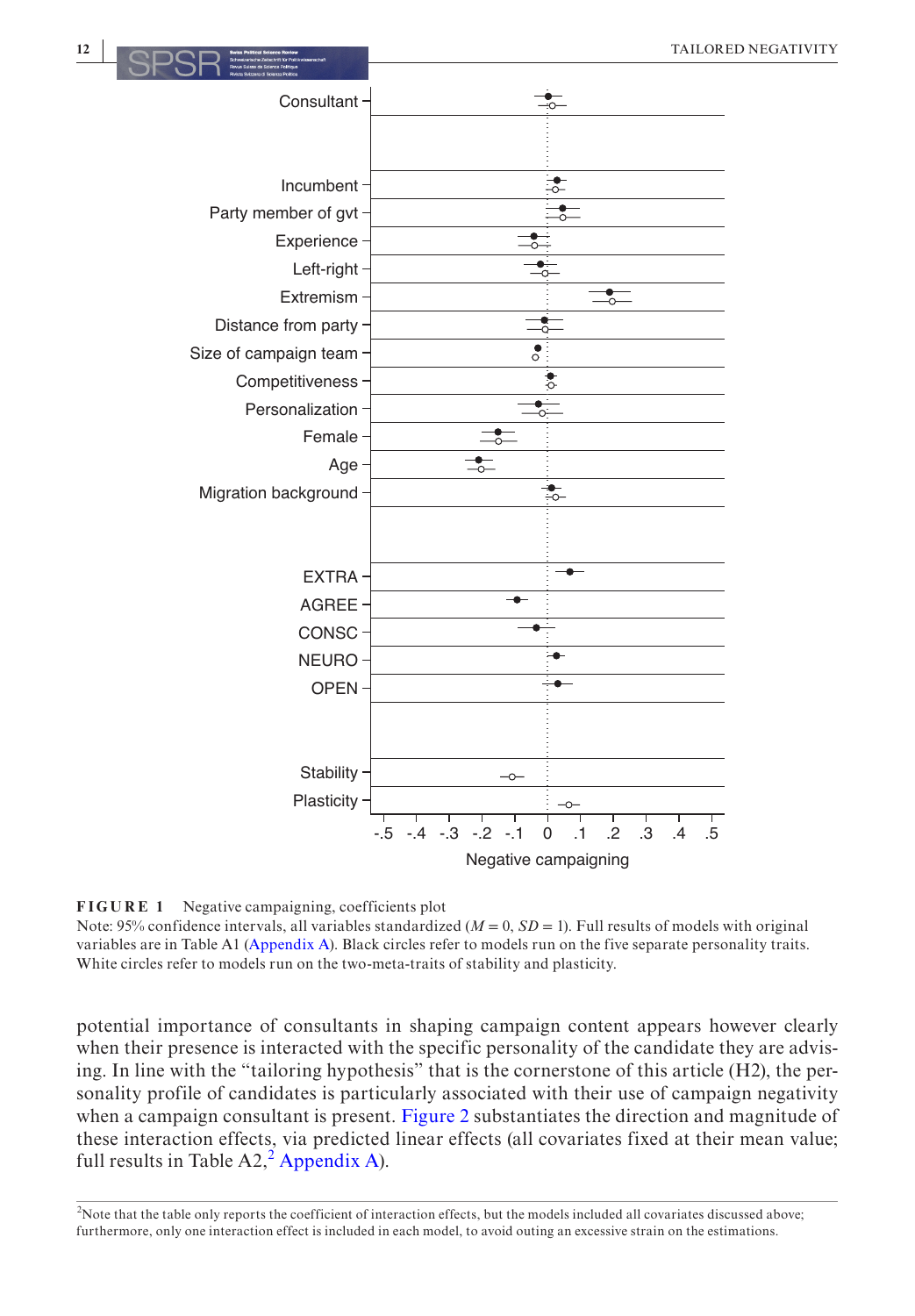

<span id="page-12-0"></span>**FIGURE 2** Campaign negativity by Personality dimensions \* Campaign consultant Note: Predicted linear effects with 95% Confidence intervals, based on coefficients in Table A2, M6 and M7 [\(Appendix A\)](#page-22-0). All other variables fixed at their mean.

Figure [2](#page-12-0) shows the estimated level of campaign negativity as a function of increasing levels of stability (left-hand panel) and plasticity (right-hand panel), for both candidates that relied on a campaign consultant (black diamonds) or not (white circles). In both panels, the effect of the personality meta-trait on campaign negativity is noticeably stronger when a consultant is present. More specifically, the figure shows that decreasing levels of stability (agreeableness, conscientiousness, and reverse neuroticism) increase the use of campaign negativity, especially when a consultant is present (left-hand panel). At the same time, increasing levels of plasticity (extraversion, openness) are associated with higher campaign negativity, but almost exclusively when a consultant is present (right-hand panel).

While the direction of these effects is in line with our expectations, their magnitude should not be overestimated. Figure [3](#page-13-0) illustrates the contrast in the marginal effects calculated in more conservative models, where the two personality variables take a simplified binary form (values higher or lower than the average) to account for their skewness. Figure [3](#page-13-0) shows that the effect of personality on the estimated usage of campaign negativity for candidates having relied on a campaign consultant is negative for stability and positive for plasticity, as expected. Yet, for stability (left-hand panel) the difference in the marginal effect of having a consultant or not is not significant. The trend is clearer for plasticity; at higher levels of plasticity, having a campaign consultant pushes for more negativity. The effect is also not significant at 95%, but its direction is likely positive given where the confidence interval cuts the contrast line at  $y = 0$ .

### **Electoral results**

The final set of analyses refers to the question whether campaign consultants ultimately have an effect on a candidate's electoral results, independently and in interaction with the personality profile of their candidate and the tone of their campaigns. Figure [4](#page-14-0) presents coefficient plots based on standardized variables for the direct effects of these factors (full results using the original unstandardized variables are in Table A3, [Appendix A\)](#page-22-0).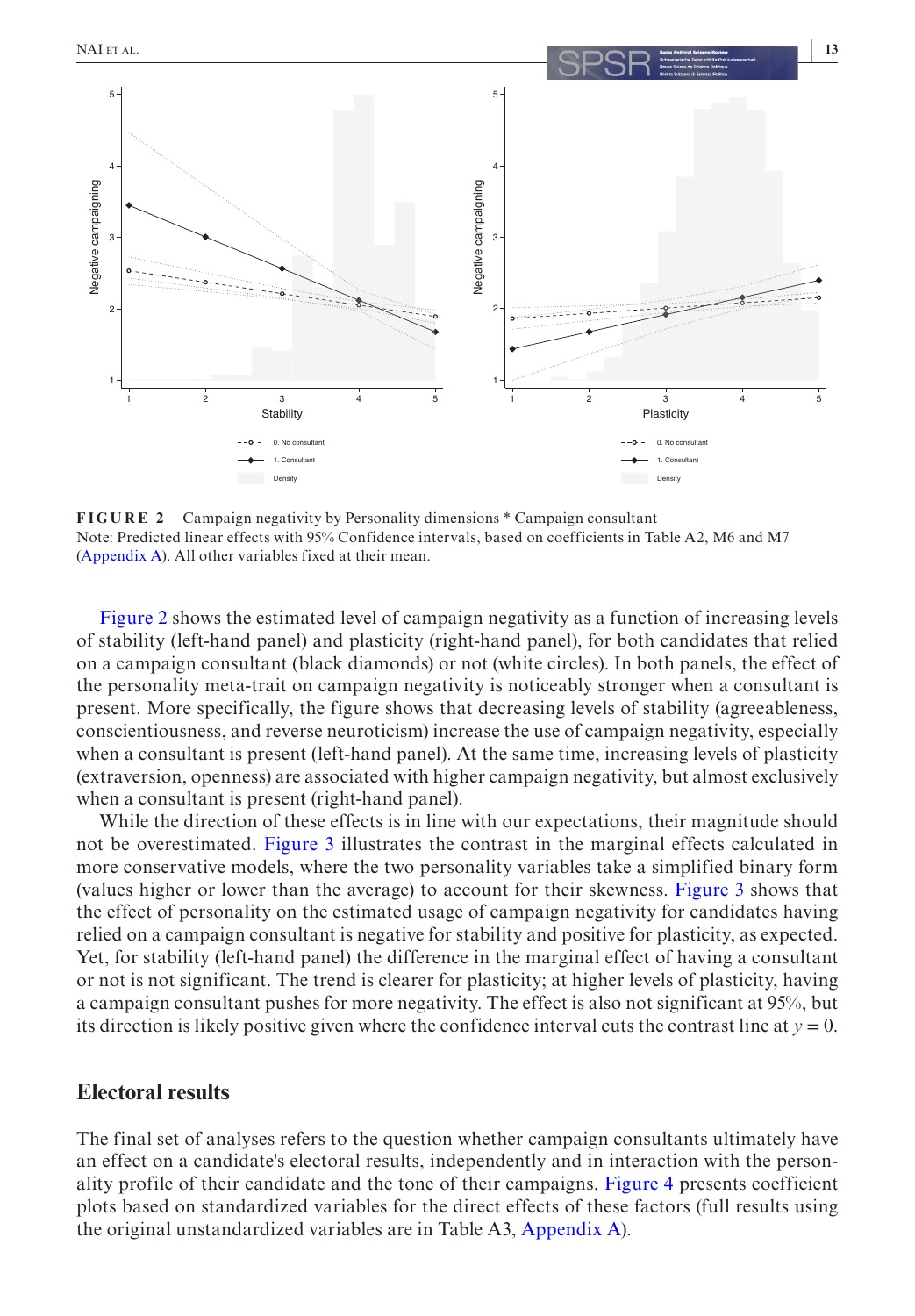

<span id="page-13-0"></span>**FIGURE 3** Campaign negativity by Personality dimensions \* Campaign consultant (contrast marginal effects) Note: Contrast in marginal effects with 95% Confidence intervals. Personality variables are binary (higher/lower than the mean value of the original continuous variables). In all panels, the main line (and related confidence intervals) represents the presence of a campaign consultant, contrasted with the absence of a consultant.

Looking first at the covariates, the figure shows that incumbents were more likely to be successful, in line with the well-known "incumbency bonus" (Gaines, [1998\)](#page-19-25) and in spite of the unusually high non-re-election rate in the 2019 Swiss elections. Better results are also estimated for candidates with greater experience, and for candidates appearing towards the top of the list. Neither campaign negativity nor the presence of consultants directly affects electoral results. The effect of consultants is significant in the baseline model without the covariates, but this is no longer the case in the full models - which is likely not reassuring for professionals and spin doctor agencies, especially those who believe in consultants' "mythic ability to single-handedly deliver victory for their client-candidates" (Medvic, [1998:](#page-20-26) 150). Turning to the direct effect of personality traits, our models pick up a slight positive effect of stability - indicating that candidates higher in agreeableness, conscientiousness and emotional stability are more likely to perform better at the ballot box (even if none of these traits has a significant effect on its own). The effect remains nonetheless quite marginal, even if it is broadly speaking in line with large-scale comparative research showing that "stability" traits, and especially conscientiousness, are positively associated with better electoral performances of top candidates in national elections worldwide (Nai, [2019\)](#page-21-15).

The last set of analyses tests for the interplay between the three sets of determinants - personality, negativity, and presence of a campaign consultant - on electoral results. Given the more demanding nature of the models, we use here simplified binary variables for personality dimensions and campaign negativity (high/low, based on the mean value on the original continuous variables). Table A4 [\(Appendix A\)](#page-22-0) reports two separate sets of models, for candidates without a campaign consultant (models M1 and M2) and with a consultant (M3 and M4). Each model includes an interaction term between personality dimensions (stability, plasticity), and campaign negativity. Results of the interaction terms are substantiated with contrast marginal effects in Figure [5.](#page-16-0)

As the figure shows, in absence of campaign consultants (two top panels) the interaction between negativity and personality fails to shape electoral results in any meaningful way. Whenever a campaign consultant is present (two bottom panels), however, some trends appear. Stability yields better electoral results in presence of campaign negativity, whereas plasticity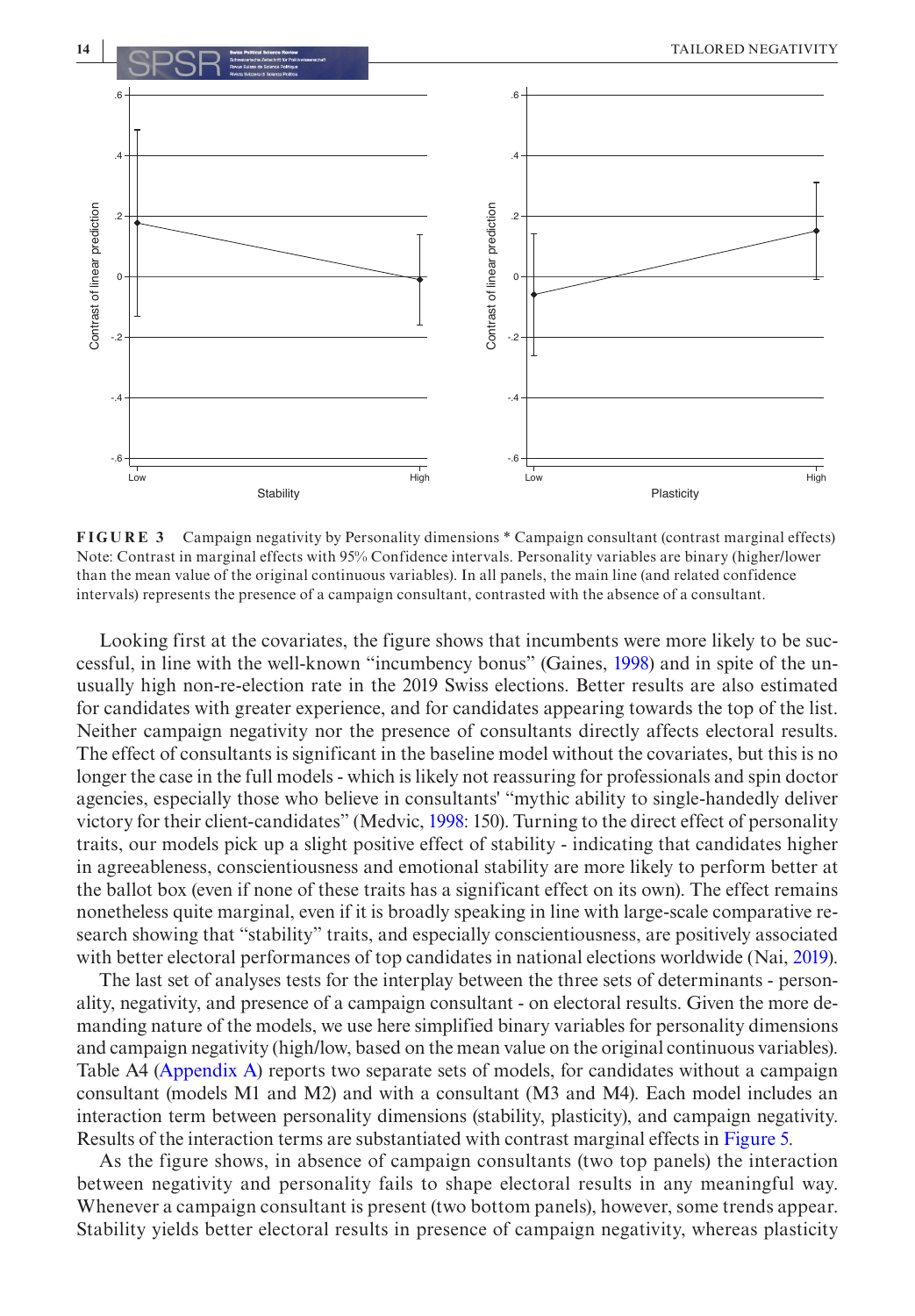

<span id="page-14-0"></span>

Note: 95% confidence intervals, all variables standardized  $(M = 0, SD = 1)$ . Full results of models with original variables are in Table A3 [\(Appendix A\)](#page-22-0). Black circles refer to models run on the five separate personality traits. White circles refer to models run on the two-meta-traits of stability and plasticity

yields worse results. The trends are seemingly at odds with the direct tailoring effect illustrated beforehand (e.g., candidates scoring high in plasticity are more likely to go negative when they use a campaign consultant), but the general effect remains relatively marginal. All in all, we do not find convincing evidence that the tailoring effect discussed beforehand is electorally consequential in a strong and meaningful way.

## **Robustness checks**

We ran several series of robustness checks ([Appendix B](#page-22-0)). First, Tables B2 to B5 replicate the main models but do not exclude candidates who competed (simultaneously or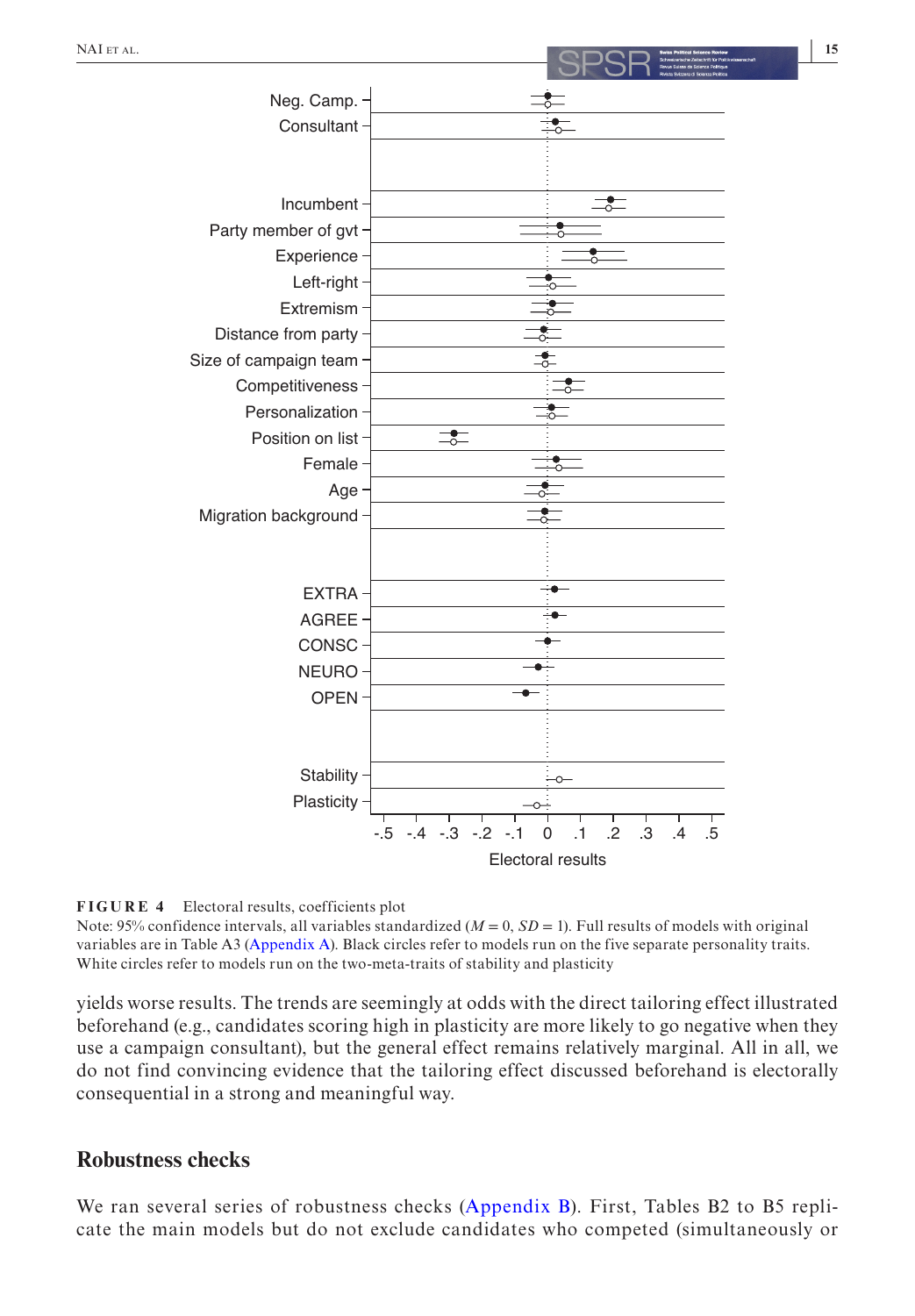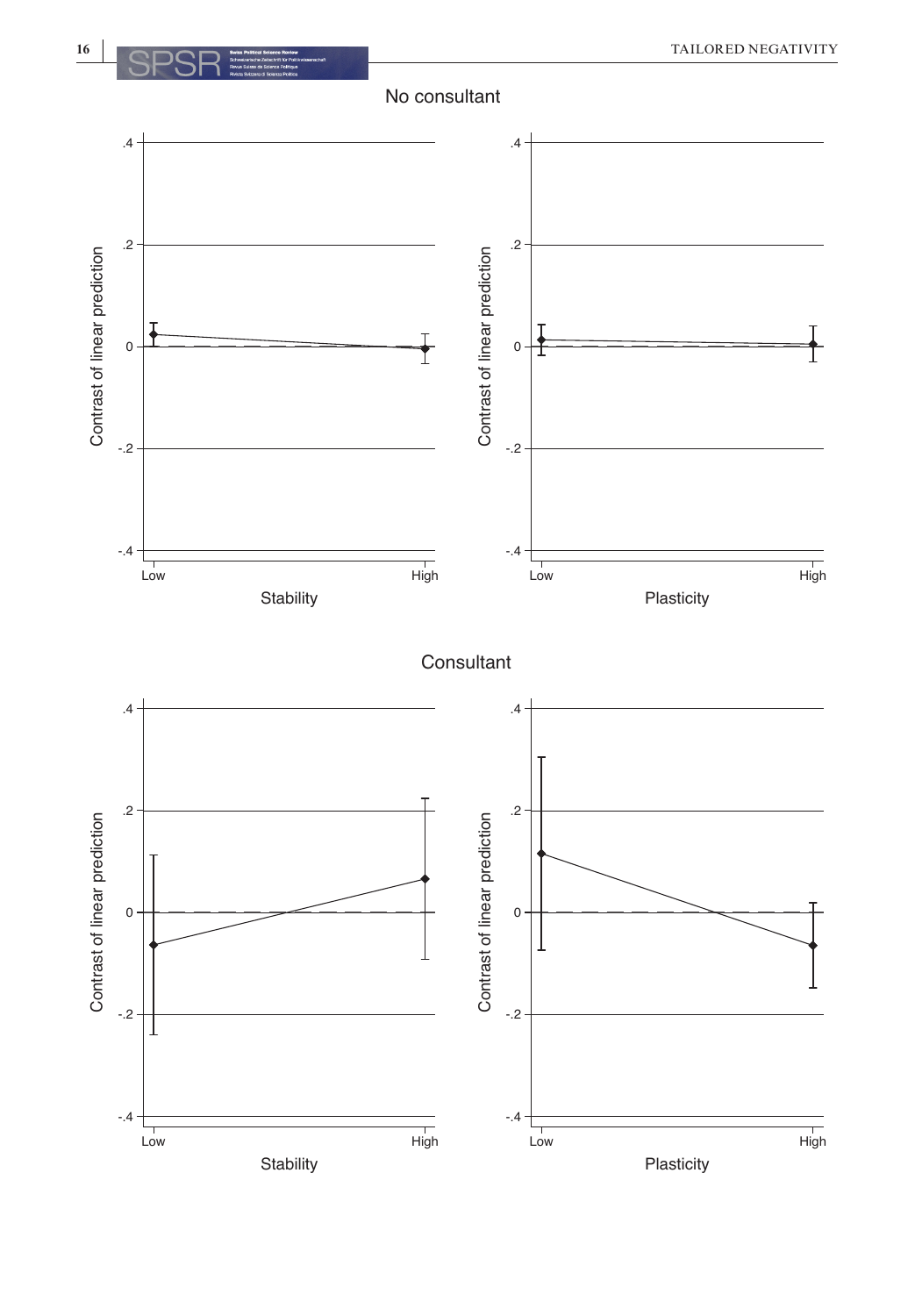<span id="page-16-0"></span>**FIGURE 5** Election results by Campaign negativity, Personality dimensions, and Campaign consultant (contrast marginal effects)

Note: Contrast in marginal effects with 95% Confidence intervals. Personality variables and the use of negative campaigning are binary (higher/lower than the mean value of the original continuous variables). In all panels, the main line (and related confidence intervals) represents high campaign negativity, contrasted with low negativity. Full results in Table A4 [\(Appendix A\)](#page-22-0).

exclusively) for the upper house (Council of States); results are in general robust, in a couple of cases even stronger (e.g., the presence of campaign consultants now significantly increases electoral success; Table B4), even if the interaction term for plasticity weakens (Table B3). Second, Tables B6 and B7 replicate the analyses for electoral results based on a binary indicator of success (Elected vs. Non-elected). Given the very low proportion of candidates who get elected (less than 4% in our dataset), these models are much more conservative and represent a narrower picture of electoral success. These additional analyses do not present better results for the electoral effectiveness of tailored negativity (that is, we do not find additional evidence that such a tailoring effect is electorally consequential; some models furthermore failed to converge; Table B7). Interestingly, models with such a more restrictive measure of electoral success seem to indicate that campaign negativity is electorally detrimental - not necessarily a counterintuitive result in usually "tame" Swiss elections. Third, Tables B8 to B11 show results for models that replicate the main analyses but exclude candidates from six small cantons that have only one seat in the National Council (Uri, Obwalden, Nidwaldern, Glarus, Appenzell Ausserrhoden, Appenzell Innerrhoden), and for which the election is technically not fought under proportional representation. Results are robust. Fourth, we have replicated all models but using instead the underlying "one factor of personality" (e.g., Musek, [2007\)](#page-20-27) instead of the separate traits or the two meta-traits. A factor analysis (PCA) run on the five separate personality traits revealed the existence of one principal underlying dimension (explaining 32% of the variance), to which all five traits contribute positively (neuroticism reversed); this unitary underlying dimension reflects a broad socially desirable personality profile (high on extraversion, agreeableness, conscientiousness, and openness, and low on neuroticism). Tables B12 and B13 report results of alternative models that use a unitary personality measure that we obtained by simply averaging the five separate traits ( $\alpha = 0.46$ ). Results for this unitary factor of personality are substantially less convincing than the main results discussed in the article. This unitary factor is negatively associated with campaign negativity, but this effect is not significantly stronger (or weaker) depending on the presence of campaign consultants (no tailoring; Table B12). Furthermore, the unitary factor of personality is not associated with better or worse electoral results, neither directly nor when interacted with the presence of consultants and campaign tone (Table B13). These results suggest that the two meta-traits of stability and plasticity, more convincing theoretically in our case, are also more relevant empirically. Finally, a case could be made that the decision to hire a campaign consultant stems from the personality of candidates in the first place; with this in mind, Table B14 estimates the likelihood of hiring a campaign consultant as a function of candidate profile (including their personality traits). By and large, the effect of personality does not seem to be particularly remarkable, neither with or without the full set of controls used in the previous analyses. Model M2 does show a significant effect for extraversion - more extraverted candidates seem more likely to hire a consultant. This effect is however rather weak and, we believe, accounted for in models that interact the presence of consultants with the personality profile of candidates.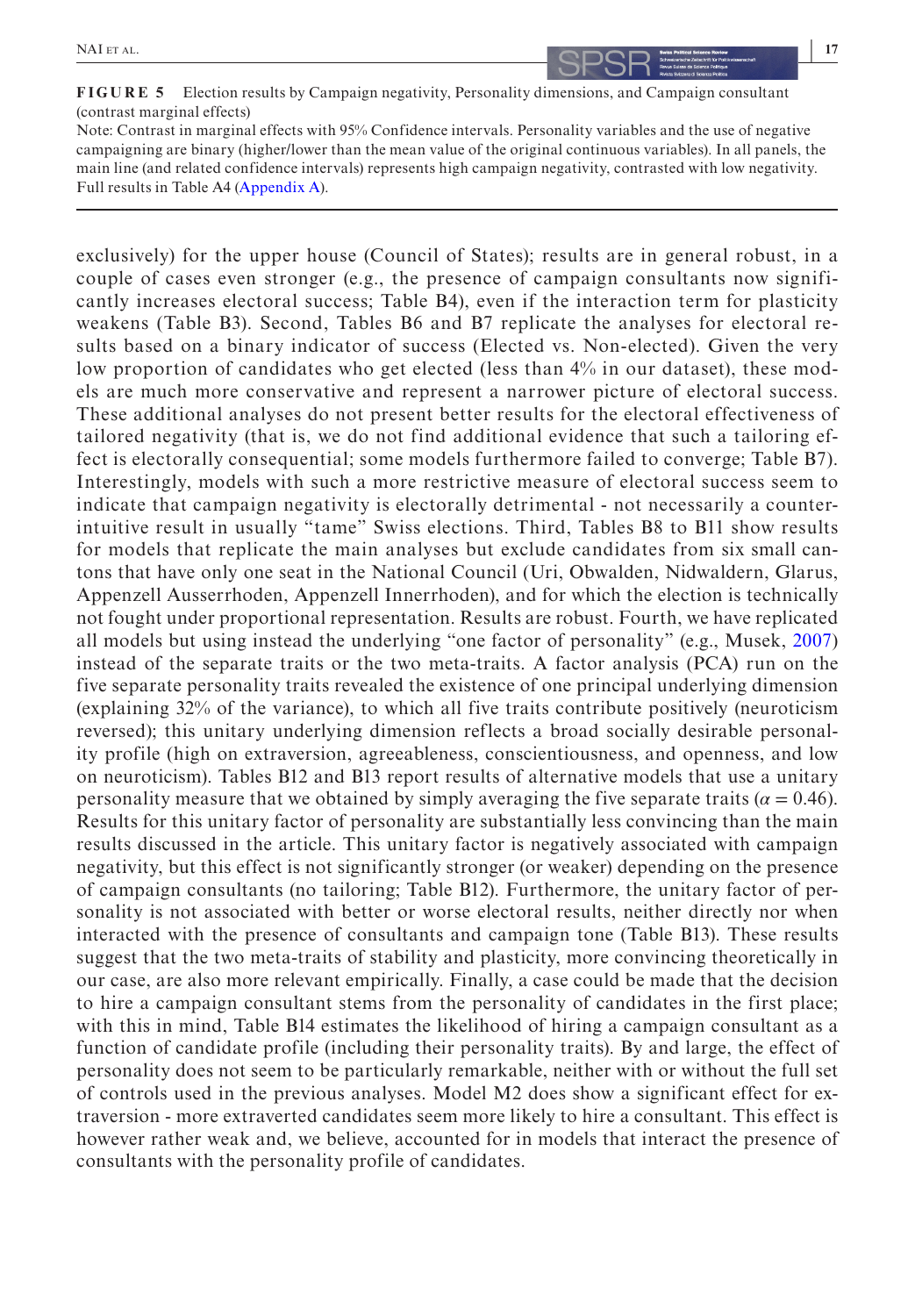## **DISCUSSION AND CONCLUSION**

This article is one of the first contributions outside the US context that focuses on the role of professional consultants in shaping campaign messages and candidates' electoral fortunes. It advanced the novel idea that campaign consultants "tailor" the tone of campaign messages to the personality profile of the candidate they promote and recommend negative campaigning only for candidates whose personality is already prone to more aggressive campaigns. In addition, we argued that candidates should better perform electorally in presence of this tailoring effect.

Based on data from the 2019 Swiss federal elections, we find that negative campaigning is a function of the deep, personal profile of competing candidates. Even in models with full controls, candidates who score lower in agreeableness and conscientiousness are more likely to go negative on their rivals. More generally, negativity is lower for more "stable" candidates (underlying dimension of higher agreeableness and conscientiousness, lower neuroticism) and higher for more "energetic" ones (underlying dimension of extraversion and openness). The presence of campaign consultants, per se, does not drive campaign negativity upwards (or downwards), against trends in the US literature (Francia & Herrnson, [2007](#page-19-7); Grossman, [2012](#page-20-3); Nyhan & Montgomery, [2015](#page-21-14); Swint, [1998\)](#page-21-5) and our expectations. Importantly, however, our results suggest that campaign consultants are likely to take stock of the character of their candidate, and tailor the content of their campaigns accordingly - more aggressive for more energetic candidates (higher plasticity) and for less stable candidates (lower stability). These results, we argue, are suggestive about the role of consultants to provide the most adequate campaign for the candidate they are promoting ("tailoring hypothesis"). We do however find no indication whatsoever that this marriage is electorally successful.

These results face some notable limitations. First, we are focusing on a single country – Switzerland. There is, of course, nothing wrong with country-specific case studies on election campaigns – the literature is full of examples in which only one country (usually the US) has been studied. However, the question remains whether our findings are specific for Switzerland or whether they can be generalized for other non-US countries. Second, although there are good arguments that analyzing the self-perceptions of candidates has advantages it also raises the problem that their responses might be affected by social desirability or processes of rationalization. As our data includes candidates whose identities are anonymous to us, we are unable to validate their self-reports on the use of negative campaigning. However, the risk that candidates downplay their attack behavior might not be that severe. Given that honesty, sincerity, and integrity are among the most important image traits that voters look for in competing candidates (Holian & Prysby, [2014](#page-20-28)), candidates running for office have strong incentives to be sincere. Moreover, a previous study using a German candidate survey based on the same CCS questionnaire we use here showed that the average level of candidates' self-reported negativity, aggregated by party, correlates rather strongly with expert ratings of these parties' campaign negativity (Maier & Nai, [2021\)](#page-20-14). We are thus confident that our self-reported measures of campaign tone are at least not "off the mark". Still, it is possible that candidates with a given personality are more willing to report campaign negativity than others, or that they perceive negativity differently. Methodological work shows that personality traits affect survey response style (e.g., Hibbing et al., [2019](#page-20-29)) and self-reported behavior (e.g., Meston et al., [1998](#page-20-30)), but only moderately. We see no particular reasons why this should be different for campaign negativity. In addition to negative campaigning, some other variables, for instance personality traits or the employment of campaign consultants, are also self-reported measures. This raises endogeneity issues that are well-known from other fields of research, e.g., studies on voting. We therefore should avoid statements on the absolute level of certain aspects of campaign behavior but should also be careful to not overstretch the results based on correlational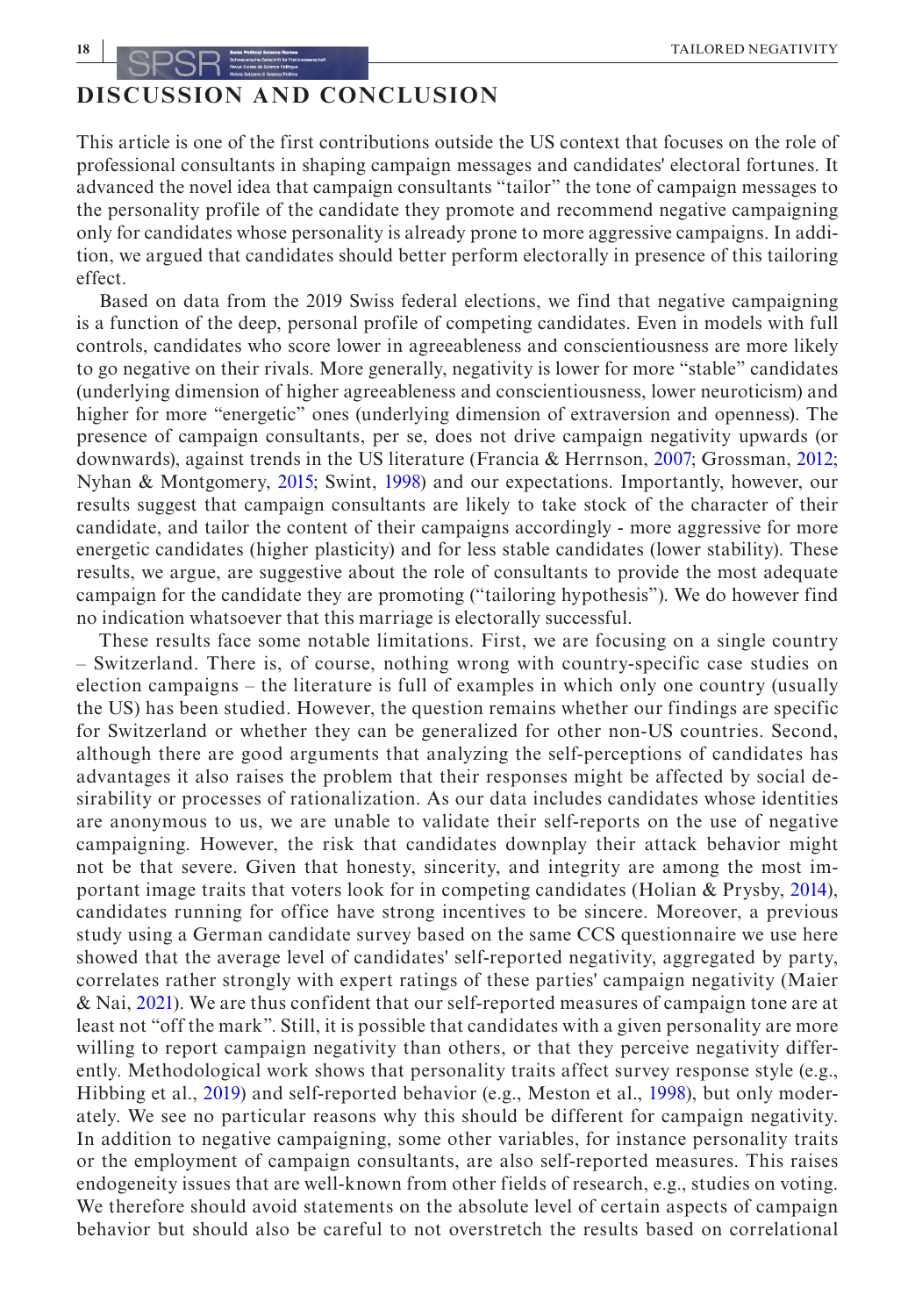# **| 19 | 19 | 19 | 19 | 19 | 19 | 19 | 19 | 19 | 199 | 199 | 199 | 199 | 199 | 199 | 199 | 199 | 199 | 199 | 199 | 199**

analysis. Third, due to the low number of candidates who have hired consultants we are unable to run more fine-grained analyses. Furthermore, we lack systematic information on who hired the consultant (the candidate itself or the party for a larger group of candidates) and on what the exact tasks of the consultants were (only technical support, only strategic support, or both). Relatedly, candidates might have different understandings of what a "consultant" is; for instance, some might not consider graphic designers as such, while others might include them. Fourth, a case could be made that more prominent candidates, for instance more prominent local leaders, are less likely to take part in candidate surveys like the one used here. Especially in light of evidence suggesting that local dynamics matter for candidate evaluation (e.g., Collignon & Sajuria, [2018\)](#page-19-26), this omission from the data could potentially skew the results towards less salient candidates. Further research should investigate the potential moderating role of candidate prominence in the eye of the voter, in itself likely to be a function of their personality. Fifth, we have analyzed negative campaigning in general. However, not all attacks are the same; they differ, for instance, with respect to focus (policy vs. character attacks) or the level of (in)civility. Therefore, future research should use a more nuanced version of campaign negativity. Finally, our data are only a snapshot fixed in time. As dynamics of campaign negativity are a function of the evolution of the campaign, panel data would be ideal to better understand the use of attacks.

Despite these limitations, we believe that our findings offer a promising contribution to the literature on political consulting and should encourage other scholars to investigate the "tailoring effect" in other settings. In addition, future work on the tailoring effect of campaign consultants should investigate candidate characteristics beyond their personality profile - for instance by zooming in on the electoral standings of competing candidates. Consistent evidence shows that candidates lagging in the polls (or generally facing the prospect of electoral defeat) tend to go more negative than frontrunners (Skaperdas  $\&$ Grofman, [1995;](#page-21-1) Walter et al., [2014](#page-21-30)), and campaign consultants are likely to play a role in this sense.

### **ACKNOWLEDGMENTS**

We are very grateful to the journal editors, special issue editors, and anonymous reviewers for their careful reading and constructive suggestions. All remaining mistakes are of course our own.

### **OPEN RESEARCH BADGES**

## $\blacksquare$ e

All data and replication materials are available at the following OSF repository: [https://osf.io/](https://osf.io/mx5u6/?view_only=30609451a0ed42429f1297cb7d19ef58) mx5u6/?view\_only=[30609451a0ed42429f1297cb7d19ef58](https://osf.io/mx5u6/?view_only=30609451a0ed42429f1297cb7d19ef58)

### **DATA AVAILABILITY STATEMENT**

Data information and replication materials are available at the following OSF repository: <https://osf.io/mx5u6/>

### **ORCID**

*Alessandro [Nai](https://orcid.org/0000-0003-1762-1965)* <https://orcid.org/0000-0001-7303-2693> *Anke Tresch* • <https://orcid.org/0000-0003-1762-1965> *Jürgen Maier* • <https://orcid.org/0000-0001-8301-5125>

### **REFERENCES**

<span id="page-18-0"></span>Abbe, O. G., & Herrnson, P. S. (2003). Campaign professionalism in state legislative elections. *State Politics and Policy Quarterly*, *3*(3), 223–245.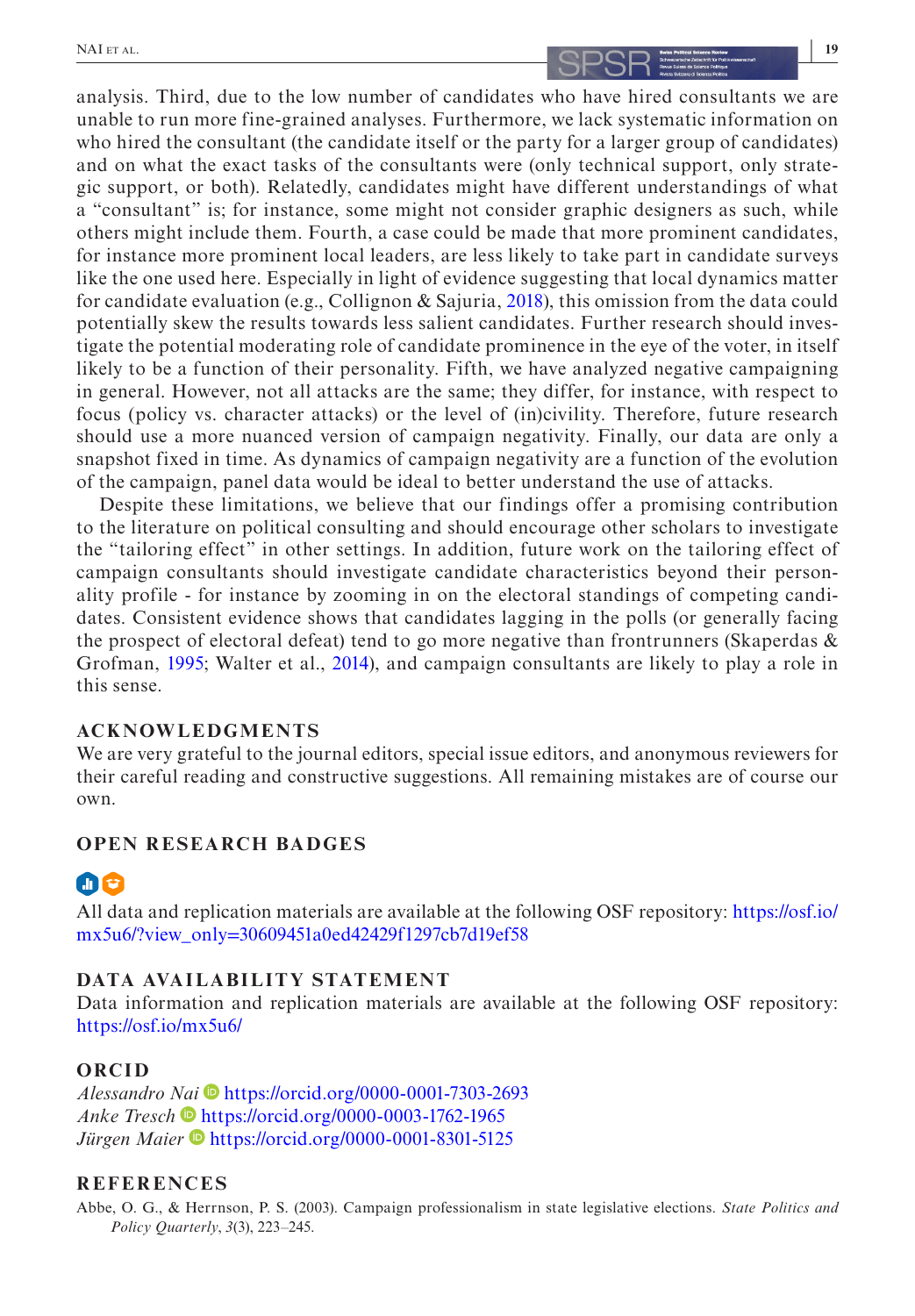- <span id="page-19-22"></span>Abbe, O. G., Herrnson, P.S., Magelby, D.B., & Patterson, K.D. (2001). Are professional campaigns more negative? In P.S. Herrnson (ed.), *Playing hardball. Campaigning for the US Congress*. Upper Saddle River, NJ: Prentice Hall, 70–91.
- <span id="page-19-1"></span>Ansolabehere, S.D. & Iyengar, S. (1995). *Going negative. How attack ads shrink and polarize the electorate*. New York: Free Press.
- <span id="page-19-23"></span>Baines, P. R., Scheucher, C., & Plasser, F. (2001). The "Americanisation" myth in European political markets-A focus on the United Kingdom. *European Journal of Marketing*, *35*(9/10), 1099–1116.
- <span id="page-19-24"></span>Bakker, B. N., & Lelkes, Y. (2018). Selling ourselves short? How abbreviated measures of personality change the way we think about personality and politics. *The Journal of Politics*, *80*(4), 1311–1325.
- <span id="page-19-5"></span>Benoit, W.L. (2007). *Communication in political campaigns*. New York: Oxford University Press.
- <span id="page-19-8"></span>Bol, D., & Bohl, M. (2015). Negative campaigning in proportional representation – yet non-coalition – systems: Evidence from Switzerland. In: Nai, A., & Walter, A. (eds.). *New perspectives on negative campaigning: why attack politics matter*. Colchester: ECPR Press, 113–125.
- <span id="page-19-20"></span>Bono, J. E., & Judge, T. A. (2004). Personality and transformational and transactional leadership: a meta-analysis. *Journal of Applied Psychology*, *89*(5), 901–910.
- <span id="page-19-4"></span>Brians, C. L., & Wattenberg, M. P. (1996). Campaign issue knowledge and salience: Comparing reception from TV commercials, TV news and newspapers. *American Journal of Political Science*, *40*(1), 172–193.
- Bundesamt für Statistik (2019). *Nationalratswahlen 2019: eingereichte Wahllisten, Listenverbindungen, erhaltene Stimmen, Listenstärke und Mandate, nach Kantonen*. Neuchâtel: BFS.
- <span id="page-19-2"></span>Cappella, J. A., & Jamieson, K. H. (1997). *Spiral of cynicism*. New York: Oxford University Press.
- <span id="page-19-18"></span>Caprara, G. V., Barbaranelli, C., Chris Fraley, R., & Vecchione, M. (2007). The simplicity of politicians' personalities across political context: An anomalous replication. *International Journal of Psychology*, *42*(6), 393–405.
- <span id="page-19-21"></span>Colbert, A. E., Judge, T. A., Choi, D., & Wang, G. (2012). Assessing the trait theory of leadership using self and observer ratings of personality: The mediating role of contributions to group success. *The Leadership Quarterly*, *23*(4), 670–685.
- <span id="page-19-26"></span>Collignon, S., & Sajuria, J. (2018). Local means local, does it? Regional identification and preferences for local candidates. *Electoral studies*, *56*, 170–178.
- <span id="page-19-19"></span>de Vries, R. E., Bakker-Pieper, A., Konings, F. E., & Schouten, B. (2013). The communication styles inventory (CSI) a six-dimensional behavioral model of communication styles and its relation with personality. *Communication Research*, *40*(4), 506–532.
- <span id="page-19-16"></span>DeYoung, C. G. (2006). Higher-order factors of the Big Five in a multi-informant sample. *Journal of Personality and Social Psychology*, *91*(6), 1138–1151.
- <span id="page-19-17"></span>Digman, J. M. (1997). Higher-order factors of the Big Five. *Journal of Personality and Social Psychology*, *73*(6), 1246–1256.
- <span id="page-19-14"></span>Dittmar, K. (2015). *Navigating gendered terrain. Stereotypes and strategy in political campaigns*. Philadelphia: Temple University Press.
- <span id="page-19-9"></span>Engeli, I., & Tonka, L. (2010). L'évolution des campagnes électorales en Suisse. Un processus de modernisation en demi-teinte. In: Nicolet, S., & Sciarini, P. (eds.). *Le destin électoral de la gauche. Le vote socialiste et vert en Suisse*. Genève: Georg, 397–437.
- <span id="page-19-10"></span>Farrell, D. M. (1996). Campaign strategies and tactics. In LeDuc, L., Niemi, R. G., & Norris, P. (eds.). *Comparing democracies. Elections and voting in global perspective*. London: Sage, 160–83.
- <span id="page-19-11"></span>Farrell, D. M., & Webb, P. (2000). Political parties as campaign organizations. In: Dalton, R. J., & Wattenberg, M. P. (eds.). *Parties without partisans*. Oxford: Oxford University Press, 102–125.
- <span id="page-19-12"></span>Farrell, D. M., Kolodny, R., & Medvic, S. (2001). Professionals in a digital age. Political consultants in the United States and their counterparts overseas. *International Journal of Press/Politics*, *6*(4), 11–30.
- <span id="page-19-3"></span>Finkel, S. E., & Geer, J. G. (1998). A spot check: Casting doubt on the demobilizing effect of attack advertising. *American Journal of Political Science*, *42*(2), 573–595.
- <span id="page-19-7"></span>Francia, P. L., & Herrnson, P. S. (2007). Keeping it professional: The influence of political consultants on candidate attitudes toward negative campaigning. *Politics & Policy*, *35*(2), 246–272.
- Fridkin, K., & Kenney, P. (2019). *Taking aim at attack advertising: Understanding the impact of negative campaigning in US Senate races*. New York: Oxford University Press.
- <span id="page-19-25"></span>Gaines, B. J. (1998). The impersonal vote? Constituency service and incumbency advantage in British elections, 1950- 92. *Legislative Studies Quarterly*, *23*(2), 167–195.
- <span id="page-19-0"></span>Geer, J. G. (2006). *In defense of negativity: Attack ads in presidential campaigns*, Chicago: University of Chicago Press.
- <span id="page-19-13"></span>Geer, J. G. (2012). The news media and the rise of negativity in presidential campaigns. *PS: Political Science & Politics*, *45*(3), 422–427.
- <span id="page-19-15"></span>Gerber, A. S., Huber, G. A., Doherty, D., & Dowling, C. M. (2011). The big five personality traits in the political arena. *Annual Review of Political Science*, *14*, 265–287.
- <span id="page-19-6"></span>Gibson, R. K., & Römmele, A. (2009). Measuring the professionalization of political campaigning. *Party Politics*, *15*(3), 265–293.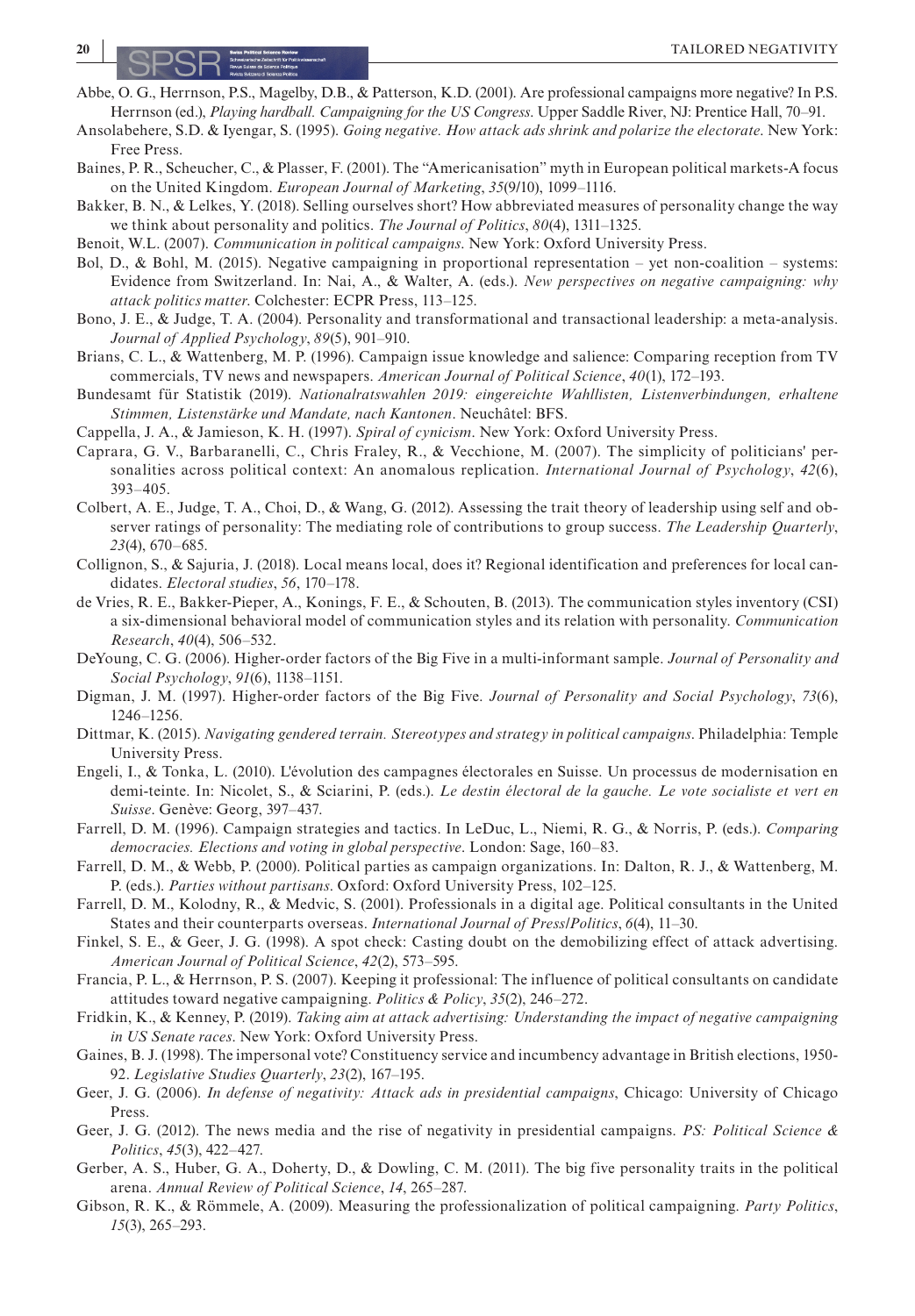- <span id="page-20-3"></span>Grossman, M. (2012). What (or who) makes campaigns negative? *American Review of Politics*, *33*(1), 1–22.
- <span id="page-20-5"></span>Herrnson, P. S. (1992). Campaign professionalism and fundraising in Congressional elections. *The Journal of Politics*, *54*(3), 859–870.
- <span id="page-20-24"></span>Herrnson, P. S., & Lucas, J. C. (2006). The fairer sex? Gender and negative campaigning in US elections. *American Politics Research 34*(1), 69–94.
- <span id="page-20-0"></span>Herrnson, P. S., Panagopoulos, C., & Bailey, K. L. (2019). *Congressional elections. Campaigning at home and in Washington*. 8th edition. Thousand Oaks, CA: Sage.
- <span id="page-20-29"></span>Hibbing, M. V, Cawvey, M., Deol, R., Bloeser, A. J., & Mondak, J.J. (2019). The Relationship between Personality and Response Patterns on Public Opinion Surveys: The Big Five, Extreme Response Style, and Acquiescence Response Style. *International Journal of Public Opinion Research*, *31*(1), 161–177.
- Hills, P., & Argyle, M. (2001). Emotional stability as a major dimension of happiness. *Personality and individual differences*, *31*(8), 1357–1364.
- <span id="page-20-28"></span>Holian, D. B., & Prysby, C. (2014). Candidate character traits in the 2012 presidential election. *Presidential Studies Quarterly*, *44*(3), 484–505.
- <span id="page-20-13"></span>Jensen-Campbell, L. A., Gleason, K. A., Adams, R., & Malcolm, K. T. (2003). Interpersonal conflict, agreeableness, and personality development. *Journal of Personality*, *71*(6), 1059–1086.
- <span id="page-20-4"></span>Johnson, D. W. (2002). Perspectives on political consulting. *Journal of Political Marketing*, *1*(1), 7–21.
- <span id="page-20-11"></span>Joly, J., Soroka, S., & Loewen, P. (2019). Nice guys finish last: personality and political success. *Acta Politica 54*, 667–683.
- <span id="page-20-15"></span>Judge, T. A., Higgins, C. A., Thoresen, C. J., & Barrick, M. R. (1999). The big five personality traits, general mental ability, and career success across the life span. *Personnel Psychology*, *52*(3), 621–652.
- <span id="page-20-25"></span>Kahn, K. F. (1993). Gender differences in campaign messages. The political advertisements of men and women candidates for U.S. Senate". *Political Research Quarterly 46* (3), 481–502.
- <span id="page-20-2"></span>Kamper, V. (1997). *Poison politics. Are negative campaigns destroying democracy?* New York: Plenum Press.
- <span id="page-20-6"></span>Karlsen, R. (2010). Fear of the political consultant. Campaign professionals and new technology in Norwegian electoral politics. *Party Politics*, *16*(2), 193–214.
- <span id="page-20-7"></span>Karlsen, R., Lutz, G., & Öhlberg, P. (2020). Candidate campaigns in comparative perspective. In L. de Winter, R. Karlsen & H. Schmitt (eds.). *Parliamentary candidates between voters and parties. A comparative perspective*. London: Routledge, 78–96.
- <span id="page-20-1"></span>Lau, R. R., & Pomper, G. M. (2004). *Negative campaigning*. An analysis of U.S. Senate elections. Lanham: Rowman & Littlefield.
- <span id="page-20-19"></span>Lau, R. R., & Rovner, I. B. (2009). Negative campaigning. *Annual Review of Political Science*, *12*, 285–306.
- <span id="page-20-17"></span>Lau, R. R., Sigelman, L., Heldman, C., & Babbitt, P. (1999). The effects of negative political advertisements: A metaanalytic assessment. *American Political Science Review*, *93*(4), 851–875.
- <span id="page-20-18"></span>Lau, R. R., Sigelman, L. & Rovner, I. B. (2007). The effects of negative political campaigns: A meta-analytic reassessment. *Journal of Politics 69*(4), 1176–1209.
- <span id="page-20-8"></span>Lisi, M. (2013). The professionalization of campaigns in recent democracies: The Portuguese case. *European Journal of Communication*, *28*(3), 259–276.
- <span id="page-20-23"></span>Lutz, G., Mach, A., & Primavesi, R. (2018). Interest group support and electoral success in the Swiss elections of 2015. A candidate survey analysis. *Swiss Political Science Review*, *24*(4), 487–509.
- <span id="page-20-14"></span>Maier, J., & Nai, A. (2021). Mapping the drivers of negative campaigning: Insights from a candidate survey. *International Political Science Review*, [https://doi.org/10.1177/0192512121994512.](https://doi.org/10.1177/0192512121994512)
- <span id="page-20-22"></span>Maier, J., & Nai, A. (2022). When conflict fuels negativity. A large-scale comparative investigation of the contextual drivers of negative campaigning in elections worldwide. *The Leadership Quarterly*, *33*(2), 101564.
- <span id="page-20-10"></span>Manheim, J. (1975). *The politics within. A primer in political attitudes and behavior*. Englewood Cliffs: Prentice-Hall.
- <span id="page-20-21"></span>Martin, G. J., & Peskowitz, Z. (2015). Parties and electoral performance in the market for political consultants. *Legislative Studies Quarterly*, *40*(3), 441–470.
- <span id="page-20-16"></span>McCrae, R. R., & Costa, P. T. (1987). Validation of the five-factor model of personality across instruments and observers. *Journal of Personality and Social Psychology*, *52*(1), 81–90.
- <span id="page-20-12"></span>McCrae, R. R., & John, O. P. (1992). An introduction to the five-factor model and its applications. *Journal of Personality*, *60*(2), 175–215.
- <span id="page-20-26"></span>Medvic, S. K. (1998). The effectiveness of the political consultant as a campaign resource. *PS: Political Science and Politics*, *31*(2), 150–154.
- <span id="page-20-9"></span>Medvic, S. K. (2006). Understanding campaign strategy. 'Deliberate priming' and the role of professional political consultants. *Journal of Political Marketing*, *5*(1), 11–32.
- <span id="page-20-20"></span>Medvic, S. K., & Lenart, S. (1997). The influence of political consultants in the 1992 congressional elections. *Legislative Studies Quarterly*, *22*(1), 61–77.
- <span id="page-20-30"></span>Meston, C. M., Heiman, J. R., Trapnell, P. D., & Paulhus, D. L. (1998). Socially desirable responding and sexuality self-reports. *The Journal of Sex Research*, *35*(2), 148–157.
- <span id="page-20-27"></span>Musek, J. (2007). A general factor of personality: Evidence for the Big One in the five-factor model. *Journal of Research in Personality*, *41*(6), 1213–1233.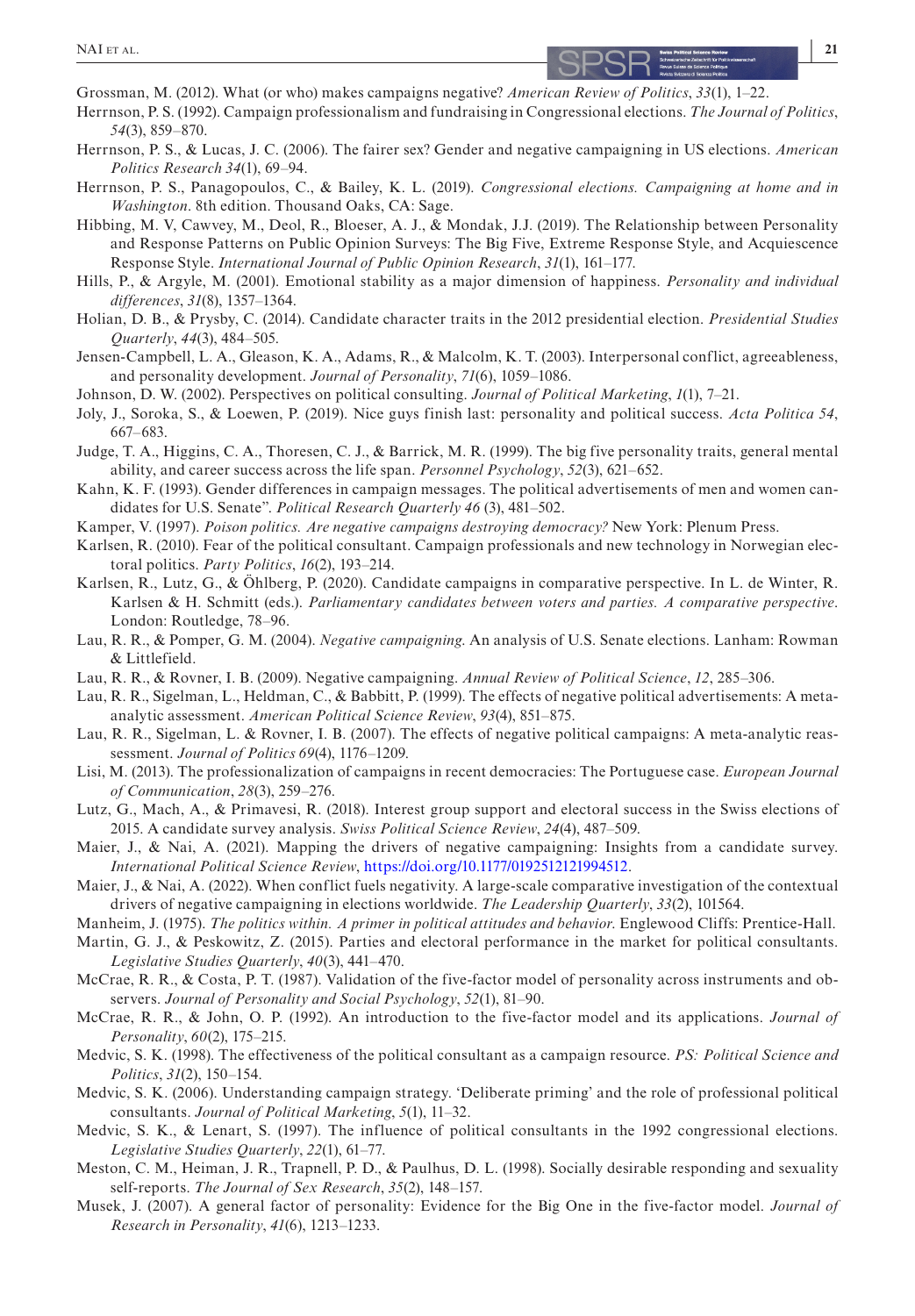- <span id="page-21-15"></span>Nai, A. (2019). The electoral success of angels and demons. Big Five, Dark Triad, and performance at the ballot box. *Journal of Social and Political Psychology*, *7*(2), 830–862.
- <span id="page-21-29"></span>Nai, A. (2020). Going Negative, Worldwide: Towards a General Understanding of Determinants and Targets of Negative Campaigning. *Government and Opposition*, *55*(3), 430–455
- <span id="page-21-2"></span>Nai, A., & Maier, J. (2020). Dark necessities? Candidates' aversive personality traits and negative campaigning in the 2018 American Midterms. *Electoral Studies*, *68*, 102233. <https://doi.org/10.1016/j.electstud.2020.102233>
- <span id="page-21-21"></span>Nai, A., Tresch, A., & Maier, J. (2022). Hardwired to attack. Candidates' personality traits and negative campaigning in three European countries. *Acta Politica*, [https://doi.org/10.1057/s41269-021-00222-7.](https://doi.org/10.1057/s41269-021-00222-7)
- <span id="page-21-20"></span>Newman, J. P. (1987). Reaction to punishment in extraverts and psychopaths: Implications for the impulsive behavior of disinhibited individuals. *Journal of Research in Personality*, *21*(4), 464–480.
- <span id="page-21-27"></span>Nørgaard, A. S., & Klemmensen, R. (2019). The personalities of Danish MPs: Trait-and aspect-level differences. *Journal of Personality*, *87*(2), 267–275.
- <span id="page-21-9"></span>Norris, P. (2000). *A virtuous circle. Political communication in postindustrial societies*. Cambridge: Cambridge University Press.
- <span id="page-21-14"></span>Nyhan, B., & Montgomery, J. M. (2015). Connecting the candidates: Consultant networks and the diffusion of campaign strategy in American congressional elections. *American Journal of Political Science*, *59*(2), 292–308.
- <span id="page-21-10"></span>Plasser, F. (2009). Political consulting worldwide. In: Johnson, D. W. (ed.). *Routledge handbook of political management*. New York: Routledge, 23–41.
- <span id="page-21-11"></span>Plasser, F., & Plasser, G. (2002). *Global political campaigning*. London: Praeger.
- <span id="page-21-26"></span>Rammstedt, B., & John, O. P. (2007). Measuring personality in one minute or less: A 10 item short version of the Big Five Inventory in English and German. *Journal of Research in Personality*, *41*, 203–212.
- <span id="page-21-23"></span>Sabato, L. (1981). *The rise of political consultants: New ways of winning elections*. New York: Basic Books.
- <span id="page-21-13"></span>Sampugnaro, R., & Montemagno, F. (2021). In Search of Americanization: Candidates and Political Campaigns in European General Elections. *Journal of Political Marketing*, *20*(1), 34–49.
- <span id="page-21-3"></span>Scammell, M. (1998). The wisdom of the war room. Us campaigning and Americanization. *Media, Culture & Society*, *20*, 251–275.
- <span id="page-21-28"></span>Schumacher, G., & Zettler, I. (2019). House of Cards or West Wing? Self-reported HEXACO traits of Danish politicians. *Personality and Individual Differences*, *141*, 173–181.
- <span id="page-21-22"></span>Scott, C., & Medeiros, M. (2020). Personality and political careers: What personality types are likely to run for office and get elected? *Personality and Individual Differences*, *152*, 109600.
- <span id="page-21-7"></span>Selb, P., & Lutz, G. (2015). Lone fighters: Intraparty competition, interparty competition, and candidates' vote seeking efforts in open-ballot PR elections. *Electoral Studies*, *39*, 329–337.
- <span id="page-21-17"></span>Silvia, P. J., Nusbaum, E. C., Berg, C., Martin, C., & O'Connor, A. (2009). Openness to experience, plasticity, and creativity: Exploring lower-order, high-order, and interactive effects. *Journal of Research in Personality*, *43*(6), 1087–1090.
- <span id="page-21-16"></span>Silvia, P. J., Winterstein, B. P., Willse, J. T., Barona, C. M., Cram, J. T., Hess, K. I., … & Richard, C. A. (2008). Assessing creativity with divergent thinking tasks: exploring the reliability and validity of new subjective scoring methods. *Psychology of Aesthetics, Creativity, and the Arts*, *2*(2), 68.
- <span id="page-21-1"></span>Skaperdas, S., & Grofman, B. (1995). Modeling negative campaigning. *American Political Science Review*, *89*(1), 49–61.
- <span id="page-21-0"></span>Soroka, S., & McAdams, S. (2015), News, politics, and negativity. *Political Communication*, *32*, 1–22.
- <span id="page-21-19"></span>Stanford, M. S., Houston, R. J., Mathias, C. W., Villemarette-Pittman, N. R., Helfritz, L. E., & Conklin, S. M. (2003). Characterizing aggressive behavior. *Assessment*, *10*(2), 183–190.
- <span id="page-21-18"></span>Stead, R., & Fekken, G. C. (2014). Agreeableness at the core of the Dark Triad of personality. *Individual Differences Research*, *12*, 131–141.
- <span id="page-21-12"></span>Strömbäck, J. (2009). Selective Professionalisation of Political Campaigning: A Test of the Party-Centred Theory of Professionalised Campaigning in the Context of the 2006 Swedish Election. *Political Studies*, *57*(1), 95–116.
- <span id="page-21-6"></span>Stückelberger, S. (2021). Mobilizing and chasing: The voter targeting of negative campaigning – Lessons from the Swiss case. *Party Politics*, *27*(2), 341–350.
- <span id="page-21-5"></span>Swint, K. C. (1998). *Political consultants and negative campaigning. The secrets of the pros*. Lanham: University Press of America.
- <span id="page-21-4"></span>Tenscher, J., Koc-Michalska, K., Lilleker, D. G., Mykkänen, J., Walter, A. S., Findor, A., Jalali, C., & Róka, J. (2016). The professionals speak. Practitioners' perspectives on professional election campaigning. *European Journal of Communication*, *31*(2), 95–119.
- <span id="page-21-24"></span>Thurber, J. A., & Nelson, C. J. (Eds.). (2001). *Campaign warriors: Political consultants in elections*. Washington, DC: Brookings Institution Press.
- <span id="page-21-8"></span>Tresch, A., Lauener, L., Bernhard, L., Lutz, G., & Scaperotta, L. (2020). *Eidgenössische Wahlen 2019. Wahlteilnahme und Wahlentscheid*. Lausanne: FORS.
- <span id="page-21-30"></span>Walter, A. S., van der Brug, W., & van Praag, P. (2014). When the stakes are high: Party competition and negative campaigning. *Comparative Political Studies*, *47*(4), 550–573.
- <span id="page-21-25"></span>[Dataset] Selects (2020). *Candidate Survey 2019*. FORS: Lausanne, <https://doi.org/10.23662/FORS-DS-1186-1>.